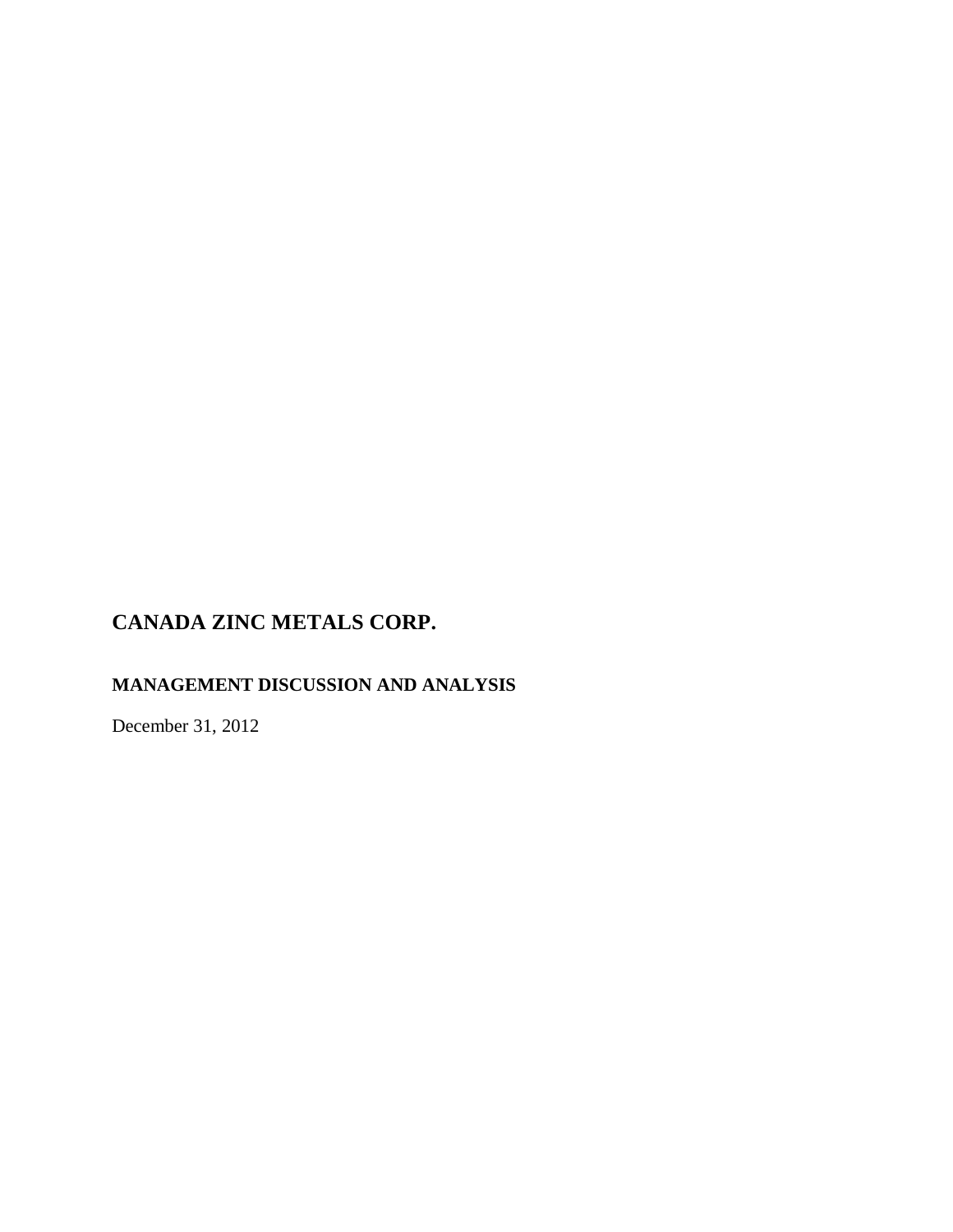Management Discussion and Analysis, page 1 December 31, 2012

#### **1.1 Date**

This Management Discussion and Analysis ("MD&A") of Canada Zinc Metals Corp. ("Canada Zinc Metals" or the "Company") has been prepared by management as of February 27, 2013 and should be read in conjunction with the condensed consolidated interim financial statements and related notes thereto of the Company for the six months ended December 31, 2012 and 2011, and the consolidated audited financial statements and related notes thereto of the Company for the years ended June 30, 2012 and 2011, which were prepared using accounting policies consistent with International Financial Reporting Standards ("IFRS") as issued by the International Accounting Standards Board and International Financial Reporting Interpretations Committee.

The Company is presently a "Venture Issuer", as defined in NI 51-102.

This MD&A may contain "forward-looking statements" which reflect the Company's current expectations regarding the future results of operations, performance and achievements of the issuer, including potential business or mineral property acquisitions and negotiation and closing of future financings. The issuer has tried, wherever possible, to identify these forward-looking statements by, among other things, using words such as "anticipate," "believe," "estimate," "expect" and similar expressions. The statements reflect the current beliefs of the management of the Company, and are based on currently available information. Accordingly, these statements are subject to known and unknown risks, uncertainties and other factors, which could cause the actual results, performance, or achievements of the Issuer to differ materially from those expressed in, or implied by, these statements.

The Company undertakes no obligation to publicly update or review the forward-looking statements whether as a result of new information, future events or otherwise.

Historical results of operations and trends that may be inferred from the following discussions and analysis may not necessarily indicate future results from operations.

#### **1.2 Overall Performance**

The Company was incorporated under the laws of the Province of British Columbia on February 10, 1988. The Company operates in one business segment, that being the exploration and development of mineral properties in Canada.

As at the date hereof, the Company has mining interests in properties located in British Columbia.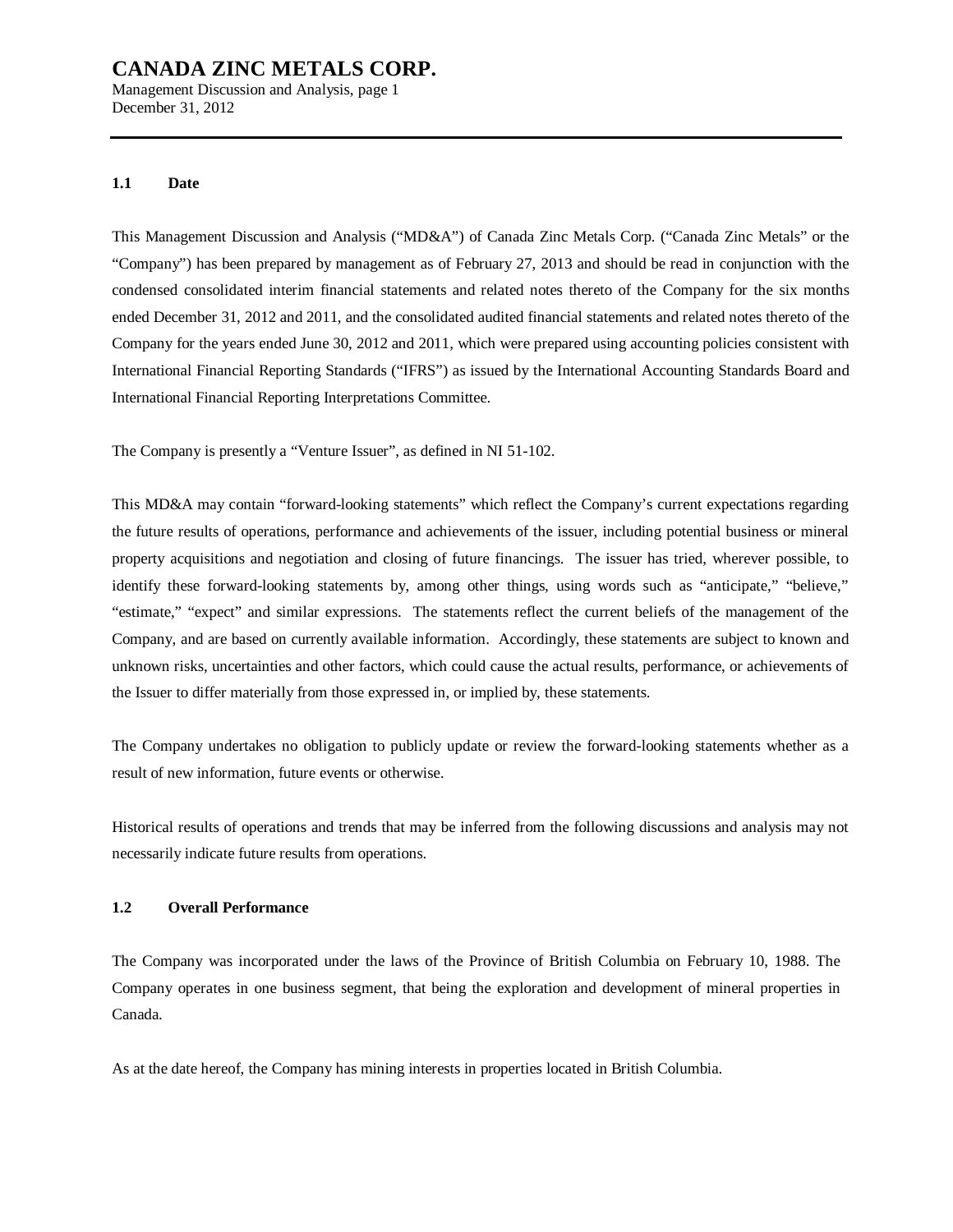The following is a summary of significant events during the six months ended December 31, 2012:

- the Company completed a flow-through private placement of 7,500,000 units at a price of \$0.40 per unit for gross proceeds of \$3,000,000. Each unit consists of one flow-through common share and one-half share purchase warrant of the Company. Each whole warrant will entitle the holder to purchase one additional common share at a price of \$0.60 for a period of 18 months from closing.
- the Company completed a 1,526 line kilometre airborne Vertical Time Domain EM (VTEM) geophysical survey over the Akie, Pie and Mt. Alcock properties flown with a nominal line spacing of 200 metres and 100 metres over key areas of interest such as the Cardiac Creek deposit. The primary goal of the survey was to obtain lithological and structural information both near surface and at depth across the three properties, as well as define a geophysical response directly from the Cardiac Creek deposit. Additional highlights and details can be found in the "Airborne Geophysical Survey" section below.
- the Company completed a hydro-geochemistry program which was conducted on several properties including Akie, Pie, Mt. Alcock and Yuen. In total, over 100 samples were collected from primary, secondary and select tertiary creeks and streams and analyzed for sulphate and metal concentrations at Acme Analytical Labs Ltd of Vancouver, British Columbia. Additional highlights and details can be found in the "Hydrogeochemistry" section below.

#### **Akie Property, Kechika Trough District, BC (zinc, lead, silver)**

The Company holds a 100% interest in the Akie Property, which is located approximately 260 kilometers northnorthwest of the town of Mackenzie in northeastern British Columbia.

The Akie zinc-lead-silver property is situated within the Kechika Trough, the southernmost extension of the regionally extensive Paleozoic Selwyn Basin, one of the most prolific sedimentary basins in the world for the occurrence of SEDEX zinc-lead-silver and stratiform barite deposits.

Drilling on the Akie property by Inmet Mining Corporation during the period 1994 to 1996 and by Canada Zinc Metals since 2005 has identified a significant body of lead-zinc-silver sedimentary exhalative (SEDEX) mineralization named the Cardiac Creek deposit. The deposit is hosted by variably siliceous, fine grained clastic rocks of the Middle to Late Devonian Gunsteel Formation, the same host formation for other known deposits in the district, including Teck Resources/Korea Zinc's Cirque deposit, located about 15 kilometres to the northwest.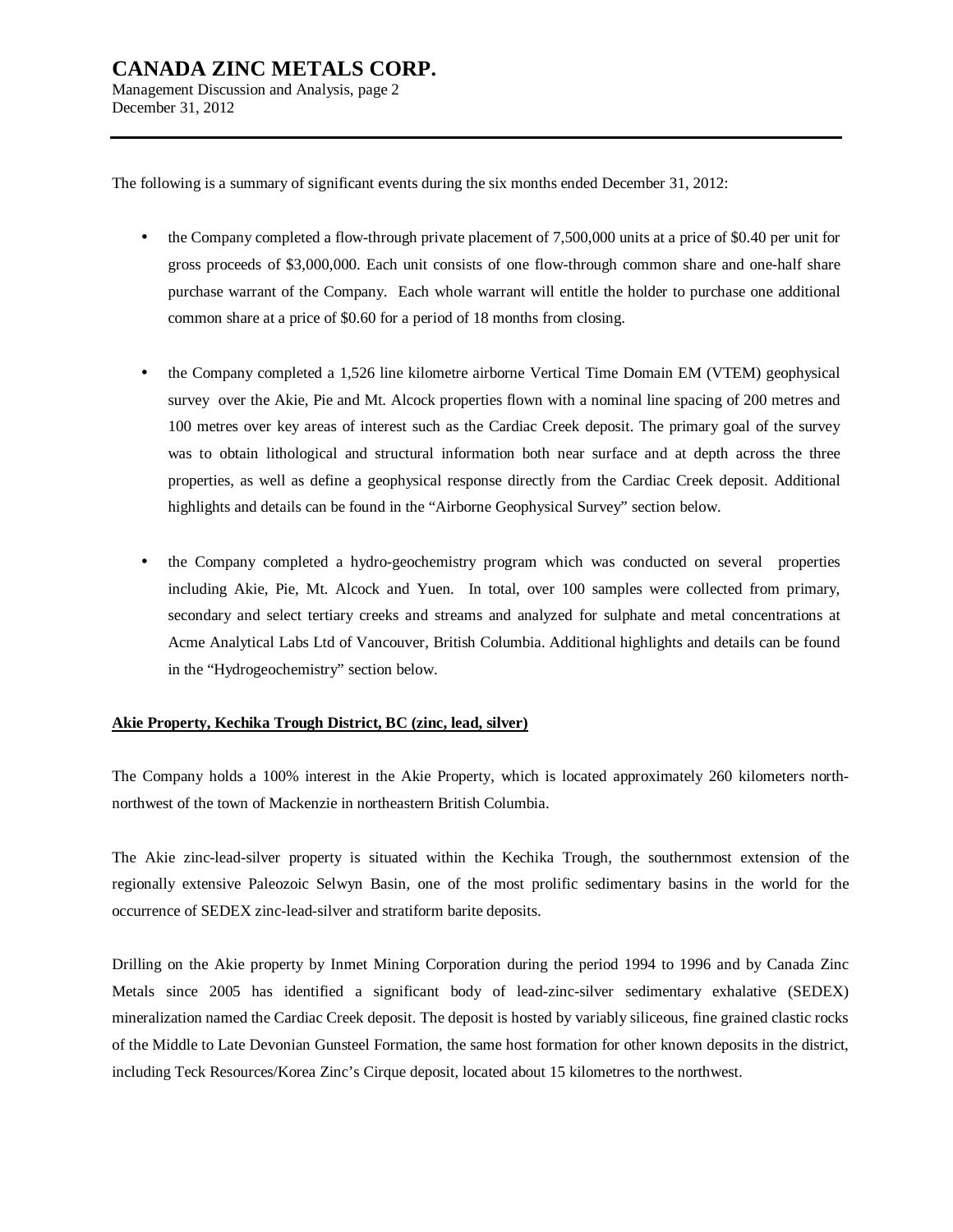Management Discussion and Analysis, page 3 December 31, 2012

#### **2012 Updated Resource Calculation: Cardiac Creek Deposit**

In the spring of 2012, the Company re-engaged Rob Sim, P. Geo., to re-evaluate, calculate and produce an updated 43-101 compliant resource on the Cardiac Creek deposit. Robert Sim is an independent qualified person for the purposes of NI 43-101.

The technical report, entitled "NI 43-101 Technical Report Akie Zinc-Lead-Silver Project, British Columbia, Canada" and dated March 14, 2012, can be found on SEDAR [\(www.sedar.com\).](http://www.sedar.com)) The report updated the work done by the Company since May of 2008, the date of the previous 43-101 compliant resource calculation. The new resource builds on surface diamond drilling completed by the Company during the period mid-2008 to the end of 2011 and establishes the Cardiac Creek deposit as one of the premier undeveloped zinc-rich base metal projects in the world.

The mineral resource estimate presented in the report has been generated from drill hole sample assay results and the interpretation of a geologic model which relates to the spatial distribution of zinc, lead and silver. Interpolation characteristics have been defined based on the geology, drill hole spacing and geostatistical analysis of the data. The resources have been classified by their proximity to the sample locations and are reported, as required by NI 43-101, according to the CIM standards on Mineral Resources and Reserves. Extensive analysis of the drill sample database shows that it is sound and reliable for the purposes of resource estimation. The resource model has been developed in accordance with accepted industry standards resulting in a mineral resource defined within the indicated and inferred categories.

The revised estimate consists of an indicated resource of 12.7 Mt grading 8.38% Zn, 1.68% Pb and 13.7g/t Ag, at a cut-off grade of 5% Zn; and an inferred resource of 16.3 Mt grading 7.38% Zn, 1.34% Pb and 11.6g/t Ag, at a cut-off grade of 5% Zn. Using this estimate, the deposit contains 2.4 billion pounds of zinc, 472 million pounds of lead and 5.6 million ounces of silver in the indicated category (at 5% Zn cut-off), and 2.6 billion pounds of zinc, 482 million pounds of lead and 6.1 million ounces of silver in the inferred category (at 5% Zn cut-off).

The calculated mineral resource estimate, at a series of industry-standard cut-off Zn grades, can be seen in the table below.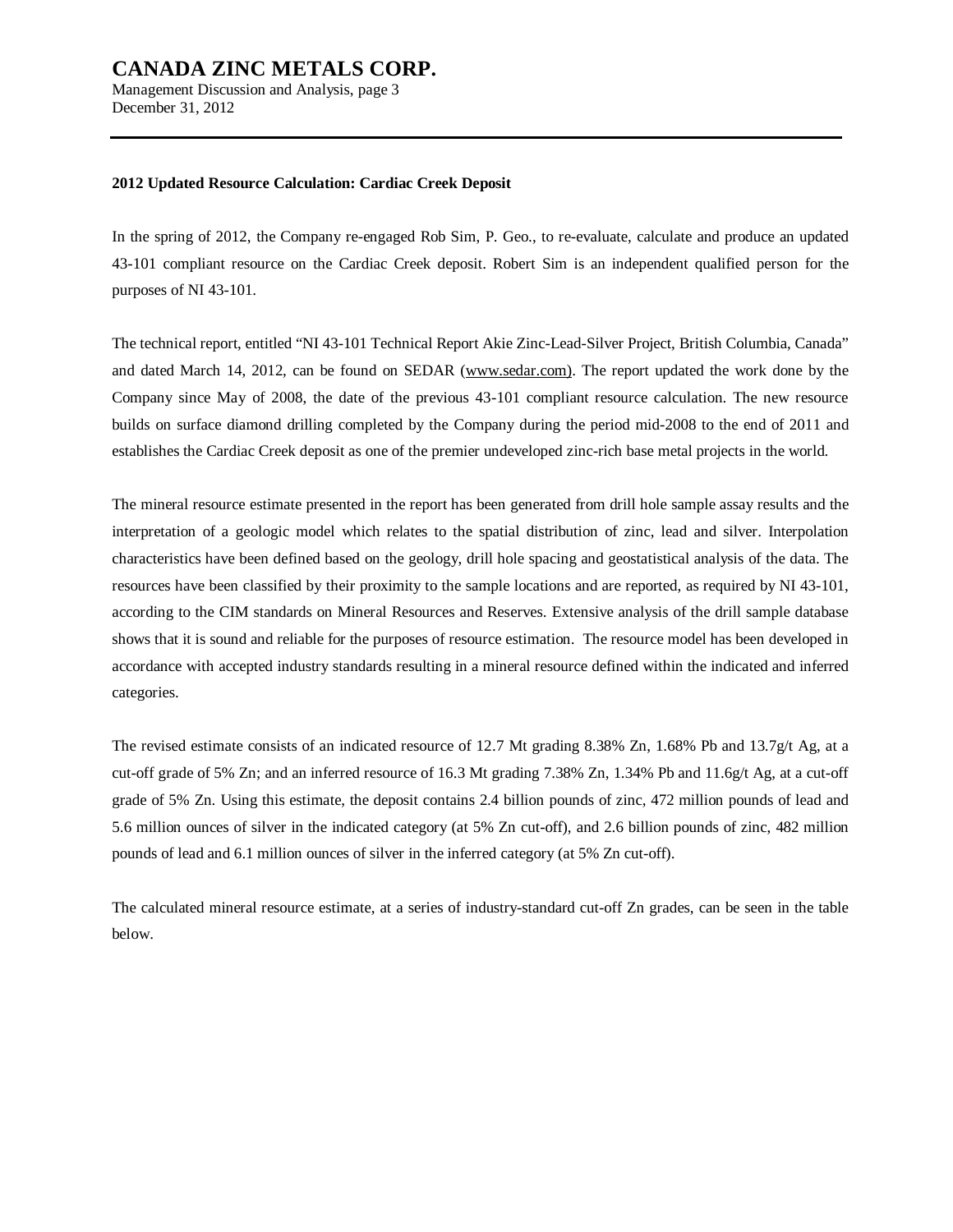Management Discussion and Analysis, page 4 December 31, 2012

| <b>Cut-off Grade</b><br>$(Zn\% )$ | ktonnes | $\text{Zn}(\%)$  | Pb $(\%)$ | Ag (gpt)    | Combined Zn +<br>Pb $(\%)$ |
|-----------------------------------|---------|------------------|-----------|-------------|----------------------------|
|                                   |         | <b>Indicated</b> |           |             |                            |
| $\mathfrak{2}$                    | 20,088  | 6.59             | 1.31      | 11.2        | 7.90                       |
| 3                                 | 17,683  | 7.15             | 1.43      | 12.0        | 8.58                       |
| $\overline{4}$                    | 15,195  | 7.75             | 1.56      | 12.8        | 9.31                       |
| 5                                 | 12,731  | 8.38             | 1.68      | 13.7        | 10.06                      |
| 6                                 | 10,342  | 9.05             | 1.81      | 14.6        | 10.86                      |
| 7                                 | 7,798   | 9.89             | 1.98      | 15.6        | 11.87                      |
|                                   |         | <b>Inferred</b>  |           |             |                            |
| 2                                 | 48,102  | 4.62             | 0.83      | 8.1         | 5.63                       |
| 3                                 | 33,016  | 5.61             | 1.02      | 9.4         | 6.63                       |
| $\overline{4}$                    | 23,278  | 6.50             | 1.19      | 10.5        | 7.69                       |
| 5                                 | 16,287  | 7.38             | 1.34      | <b>11.6</b> | 8.72                       |
| 6                                 | 11,026  | 8.28             | 1.50      | 12.5        | 9.78                       |
| 7                                 | 7,092   | 9.29             | 1.67      | 13.7        | 10.96                      |

(1) "Base case" cut-off grade of 5% Zn highlighted in table

(2) Mineral resources are not mineral reserves as the economic viability has not been demonstrated

Highlighted in the table is the "base case" cut-off grade of 5% Zn for the sulphide resource, which is based on assumptions derived from operations with similar characteristics, scale and location. The report further states that the resource occurs as a relatively continuous zone which is favourable with respect to selectivity and other factors when considering mining options. This, when combined with the results of previous geological, metal zoning and structural investigations, and the results of drilling completed to date, suggests that the Cardiac Creek deposit has economic potential sufficient to warrant additional expenditures on exploration and development. The potentially economic portion of the deposit occurs over a known strike length of 1,300 metres, extends to at least 800 metres below surface and averages about 20 metres in thickness. The deposit currently remains "open" in all directions.

The report recommends an additional surface drill program of 8 holes (3,000 meters) to be completed to infill the current base case resource ( $>5\%$  Zn) to approximately 100 metre intervals, allowing at least part of the present inferred resource to be elevated to the indicated category, and to provide more information on continuity of the Cardiac Creek zone mineralization which will be necessary in order to guide the planned underground exploration program. Continued metallurgical testing and environmental base line studies are also recommended.

Additional exploration drilling is recommended on the GPS showing and North Lead Anomaly targets present on the Akie property. These targets would involve approximately 2,000 metres of drilling in four drill holes.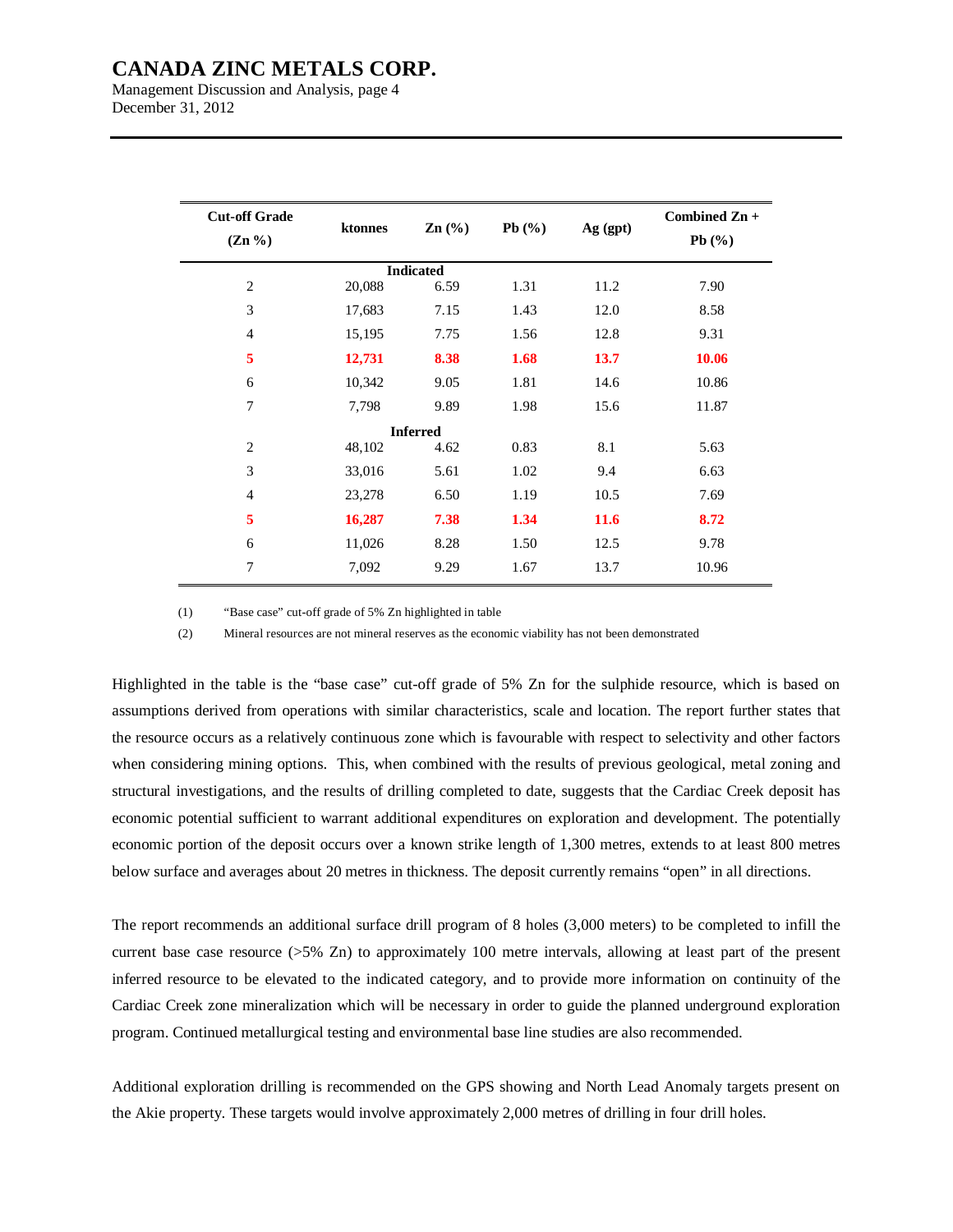Management Discussion and Analysis, page 5 December 31, 2012

Further delineation and exploration drilling at the Cardiac Creek deposit is being considered using underground drilling stations located in the footwall of the deposit on the 950m elevation. All permitting and engineering designs are complete and in hand in order to commence the underground drill program.

#### *Akie Underground Development*

In August 2011, the Company received an underground drill permit from the BC government for the Akie project which will facilitate advanced exploration of the Cardiac Creek deposit. Underground drilling is essentially unaffected by weather and will allow year-round operations. Planned development will initially be confined in the footwall of the deposit. Additional development would allow for a bulk ore sample to be taken providing data for pilot plant test work and marketability studies.

The underground drill permit is valid for a period of three years and is the main provincial permit required to build the surface and underground infrastructure required for a comprehensive diamond drill definition program on the Cardiac Creek deposit. The planned program is comprised of a first phase of 1,600 metres of underground development followed by 16,000 metres of underground diamond drilling, designed to upgrade the current 43-101 compliant resource to the measured and indicated category. Drill core from underground will be used in a systematic metallurgical sampling program intended to ensure metallurgical sampling across the full spectrum of the deposit. Underground development will also provide important engineering and geotechnical data for a second phase of exploration drilling and bulk sampling, and for future mine design.

The 2011 surface construction program included stripping of the planned underground portal site, preparation of the portal pad, construction of the waste rock dump site, and upgrade of the existing lower access road. The Company anticipates resuming surface work construction with an aim to collaring the underground portal. The Company continues to examine tender bids and costs associated with underground development for exploration drilling. Engineering and environmental studies will continue.

#### **Kechika Regional Project**

In addition to the Akie property, the Company has 100% ownership of a large contiguous group of mineral claims that aggregate to a total of 10 properties that cover 68,000 hectares. The mineral claims stretch a distance of 140 km from the Pie property on the north boundary of the Akie property to the Thro property, near the northern reaches of the Gataga River. The properties cover the extent of the prospective Gunsteel Formation shale which is the known host of SEDEX mineralization in the Kechika Trough. The southernmost project boundary is located approximately 260 kilometers north-northwest of the town of Mackenzie. The Kechika project includes several properties with significant historical drill intercepts, including the Mt. Alcock property which has yielded a drill intercept of 8.8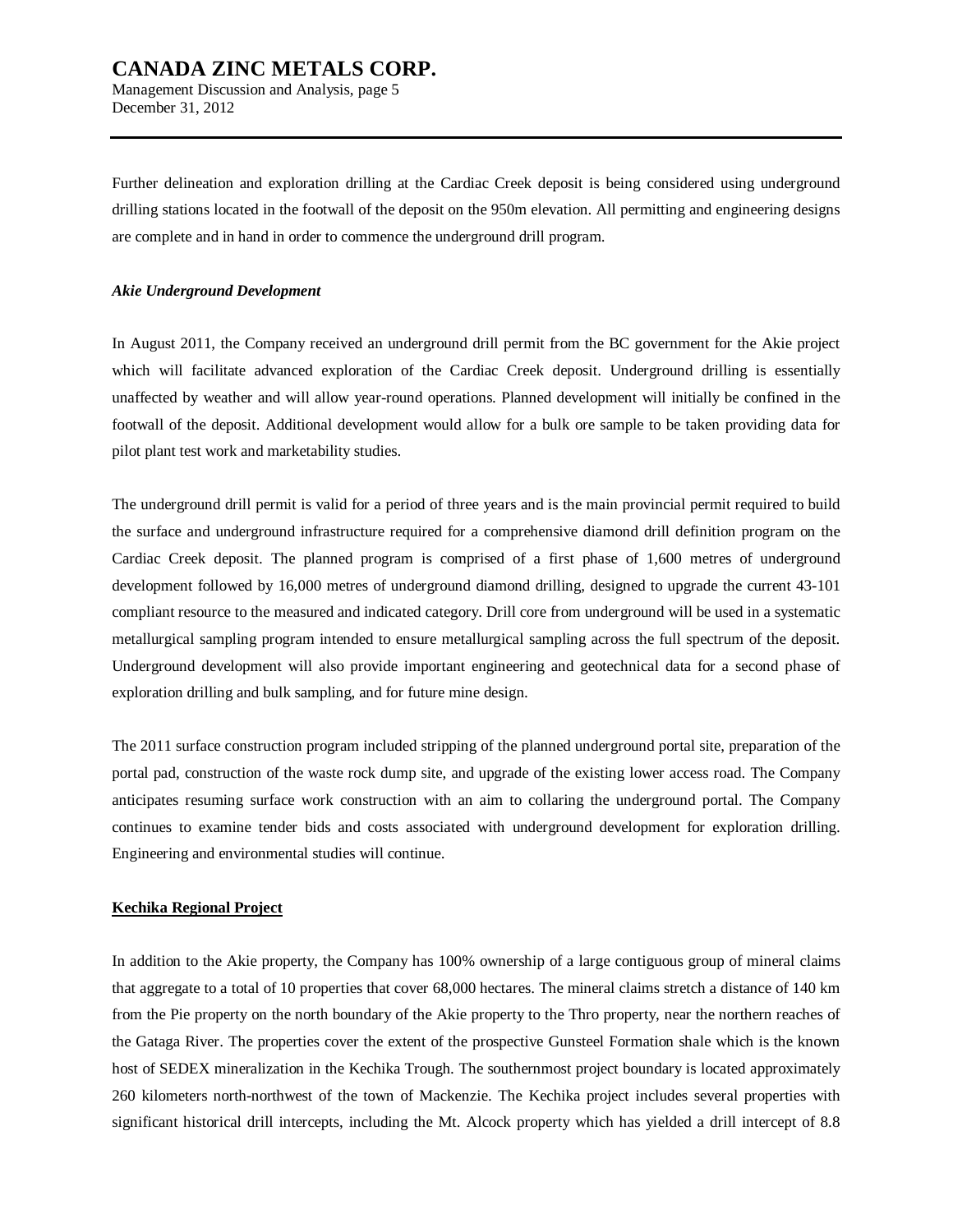Management Discussion and Analysis, page 6 December 31, 2012

metres grading 9.3% Zn+Pb, numerous zinc-lead-barite occurrences, and several regional base metal anomalies. Historical drilling on the Bear-Spa property returned several drill intercepts of +10 metres grading 2.53 to 2.96% combined Zn-Pb and up to 20.6  $g/t$  Ag. There has been no modern follow-up exploration on many of these properties.

On May 15<sup>th</sup>, 2012 the Company announced it had received a NI 43-101 compliant Technical Report entitled "NI 43-101 Technical Report on the Pie Property", dated May 4, 2012 and authored by Tanya Strate, P.Geol., an independent qualified person for the purposes of NI 43-101. The Technical Report highlights the SEDEX Zn-Pb-Ag prospectivity of the property, documents the results of field work completed on the property in 2011, and makes recommendations for further work, including drill testing of several Zn-Pb-Ag mineralization targets. The technical report can be found on SEDAR ([www.sedar.com\).](http://www.sedar.com))

On June 15<sup>th</sup>, 2012 the Company took receipt of a NI 43-101 compliant technical report entitled "NI 43-101" Technical Report on the Mt Alcock Property" dated May 31, 2012 and authored by Tanya Strate, P.Geol., an independent qualified person for the purposes of NI 43-101. Please refer to SEDAR ([www.sedar.com\)](http://www.sedar.com)) to review the report.

The Technical Report highlights the history of previous exploration on the property since the 1970's and identifies the prospectivity to host SEDEX Zn-Pb-Ag mineralization. The report documents the results of assessment work completed on the property in 2011, and makes recommendations for further work, including drill testing of the Main barite zone previously drill tested in 1989 and 1990. The property hosts several large soil geochemical anomalies that have never been drill tested and other Zn-Pb-Ag mineralization targets.

#### **Regional Exploration Program – 2012**

Regional exploration in 2012 was focused on several properties in the southern Kechika Trough including Akie, Pie, Yuen and Mt. Alcock. Exploration activities consisted of an airborne geophysical survey flown over Akie, Pie and Mt. Alcock and an extensive hydrogeochemistry survey involving water sampling of primary and secondary drainages across several properties. These programs are briefly described below.

#### **Airborne Geophysical Survey**

In August 2012, the Company engaged Geotech Ltd. Of Aurora, Ontario to complete a large-scale, 1,526 line kilometre airborne Vertical Time Domain EM (VTEM) geophysical survey over the Akie, Pie and Mt. Alcock properties. The survey had a nominal line spacing of 200 metres but was tightened to 100 metre spacing over key areas of interest such as the Cardiac Creek deposit. The primary goal of the survey was to obtain lithological and structural information near surface and at depth across the three properties, as well as define a geophysical response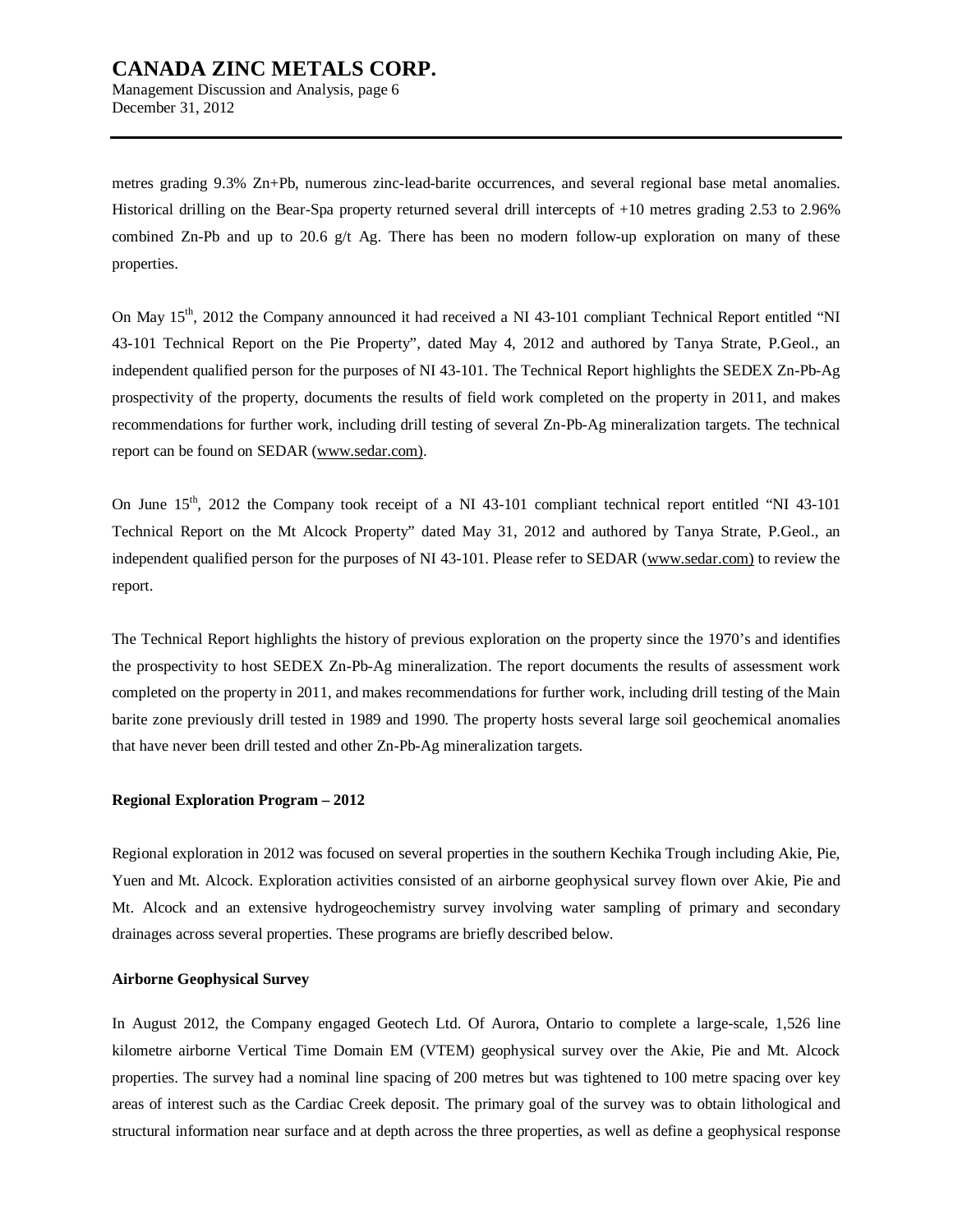Management Discussion and Analysis, page 7 December 31, 2012

directly from the Cardiac Creek deposit.

Preliminary interpretative results generated from the VTEM data indicate an excellent correlation between the known geological and structural data and the EM conductivity response generated from the survey. The Devonian Gunsteel Formation black shale, known host to the mineralized occurrences in the belt, is easily identified as a conductive trend and can be traced across the Akie and Pie properties. Additionally, the interpreted western thrust panel of rocks, which have been tentatively assigned to the Gunsteel Formation, and which hosts the GPS barite showing, has a similar conductive trend and was also traceable across the two properties. Other key lithological units such as the Kechika Group siltstone and limestone of the Kwadacha Reef are also discernible by variation in conductivity and resistivity.

The results also defined the western panel of Gunsteel Formation shale and associated rocks on the Mt. Alcock property and suggest an increased level of structural complexity compared to the existing mapping. A prominent EM lineation is present along strike to the southeast of the Main Barite showing. Historical drilling on the Main Barite showing intersected 8.8 metres grading 9.3 % combined Zn+Pb and 1.2 opt Ag in drill hole 89-3 and 10.5 metres grading 6.8 % combined Zn+Pb and 0.7 opt Ag in drill hole 89-9. This EM lineation is situated outside of any historical surface work and remains untested and is a high priority target for follow-up work.

To provide a detailed analysis of the VTEM results the company engaged Condor Consulting Inc. of Littleton, Colorado who are recognized experts in the field of airborne electromagnetics. The goal of this work was to utilise existing geological, geophysical, drilling and 3D modeling data and assess the VTEM results from the three properties, with a particular focus on the geophysical response garnered from the Cardiac Creek deposit as well as other mineralized occurrences in an attempt to define a deposit or mineralized signature. These results would be used to generate, define and rank electromagnetic targets on the three properties for follow up ground work. In addition, the analysis would be used to better define and delineate both lithological and structural contacts, particularly in regions where outcrop exposure is limited or not present due to vegetation.

Condor completed a number of processing steps to evaluate the data, including layered-earth, time constant and depth imaging. The result of this detailed analysis has shown that areas of known mineralization such as Cardiac Creek and Mt. Alcock are located along conductive trends and exhibit elevated conductivity and depressed magnetic signatures. Three profiles across the Cardiac Creek deposit show a strong conductor ranging from the surface to about 300 m depth which is about the depth limit that the VTEM survey data can be resolved with confidence.

Despite the strong conductor seen at Cardiac Creek, it is not unique and is only a small portion of a larger conductive lineation seen through the VTEM survey block. Plan view images indicate the conductivity along the Cardiac Creek deposit is slightly lower than along the same conductor just north and south of the deposit. The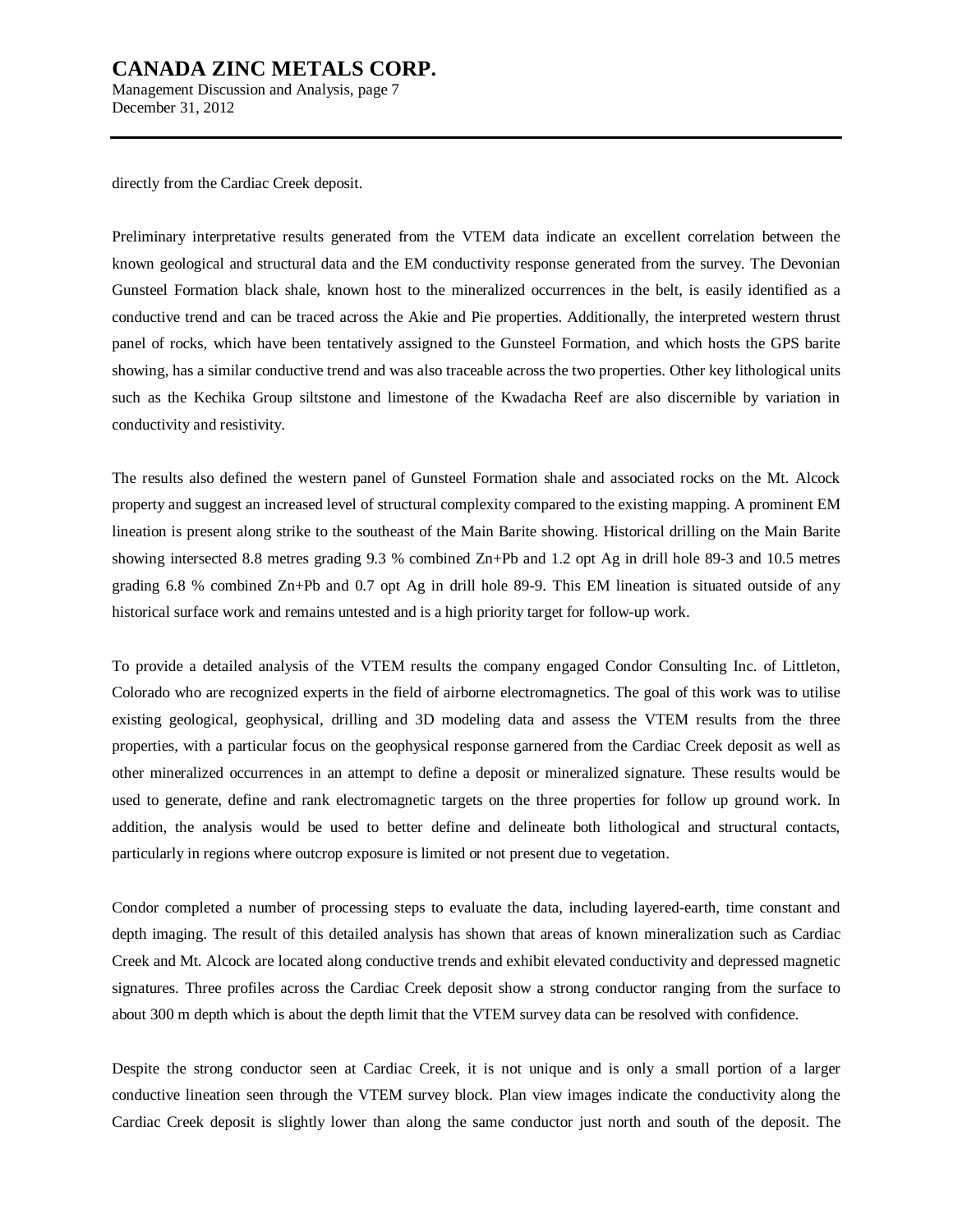Management Discussion and Analysis, page 8 December 31, 2012

decreased magnetic signature observed around the Cardiac Creek deposit is likely due to magnetite destruction caused by hydrothermal fluids proximal to a source vent. Condor believes that the magnetic lows coincident with elevated conductivity are a significant geophysical signature that may accompany proximal mineralization and can be used as an exploration vector toward finding new zones.

The detailed analysis also generated a series of 25 Target Zones (TZ) on all three properties. The target zones are groupings of conductors (either discrete conductor picks or wide features from depth imaging) that are prioritized based on the degree of correlation of the observed response with the defined target model. The target zones have been referenced against the known geological, structural and drill data.

Several target zones are located along strike of known mineralization, including both north and south of Cardiac Creek. The largest and strongest target zone identified in the survey is east of Cardiac Creek on an eastern panel of Gunsteel Formation that has seen only limited historical soil sampling on reconnaissance line spacing. TZ-17 is a long conductor, possibly positioned along a fold axis, which appears to be dipping east. As with Cardiac Creek, this target has a high resistivity as part of its geophysical signature.

Another target zone east of Cardiac Creek is coincident with a very large and strong historical zinc-in-soil anomaly (South Zinc Anomaly) that remains largely untested by systematic exploration. Additional targets are present on the eastern side of Silver Creek, located opposite to the Cardiac Creek deposit, and within the prospective Gunsteel Formation. The eastern side of Silver Creek has seen only limited exploration including soil sampling that defined the South Zinc anomaly in 1996. This region was also highlighted in the 2012 hydrogeochemistry sampling program and will continue to be assessed for the upcoming 2013 exploration program.

Several target zones are located in the vicinity of the GPS Zone where a single drill hole was attempted in 2011 to test surface mineralization at depth, but failed to reach the target depth due to poor near-surface ground conditions. This location remains a high priority drill target and will be retested from a new location.

Targets were identified on the Mt. Alcock property located northwest of the Main Zone in rocks interpreted to be Road River Group but which will now be reassessed due to the similar EM conductivity pattern known from the Gunsteel Formation. These targets will be followed up in the field to determine the host lithologies and the possibility of a potential thrust repeat of the Gunsteel Formation shale. Several targets were also identified on the Pie property, most notably on the West Pie target area within the interpreted Gunsteel Formation shale. These targets will be assessed in the upcoming field season.

The report and ranked EM targets defined by Condor Consulting will continue to be reviewed and assessed in conjunction with the digital GIS compilation recently completed on all three properties. It is expected that this work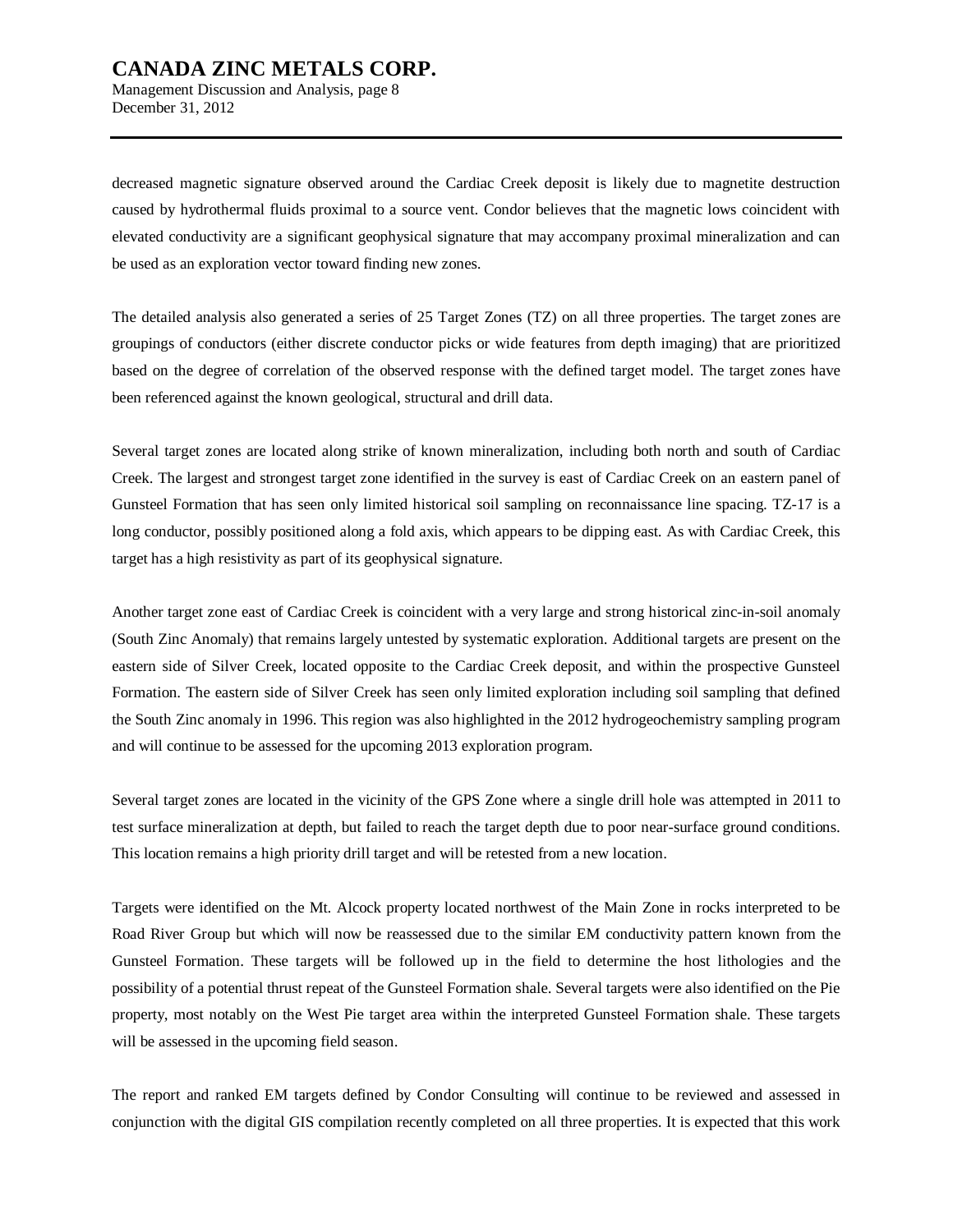will refined the targets to produce high priority field targets for the upcoming field season. Although target zones can be selected from the VTEM data, it is important that they be further investigated with ground geophysics or geochemistry before drilling.

This is the first modern airborne geophysical survey undertaken on the Company's large land holdings. Prospecting, mapping, soil geochemistry and detailed geophysical ground surveys will be considered in 2013 for any anomalies generated by the 2012 VTEM surveys. The survey results on Mt. Alcock and Pie will also help confirm drill targets.

Based on these results the Company has plans to expand the VTEM coverage to include both the Yuen and Cirque East properties, and the northern half of its claim holdings located northwest of Mt. Alcock. A 2013 VTEM survey utilized in conjunction with the ongoing digital compilation of exploration data on the northern properties is expected to yield numerous, and possibly drill ready, high priority targets.

#### **Hydrogeochemistry**

December 31, 2012

Following up on the results of the 2011 baseline hydrogeochemistry, over 100 water samples were collected from primary and secondary drainages on the Akie, Pie, Yuen, and Mt. Alcock properties. For due diligence purposes additional samples were taken downstream of the GPS showing confirming its anomalous nature. The initial field results identified several areas considered to be anomalous in sulphate concentrations. These included North Pie, West Pie, and drainages from the Mt. Alcock property. The analytical results are summarised below.

#### *Akie Property*

Sampling on the Akie property focused on testing creeks that drain an area underlain by Gunsteel Formation shale as well as the geology on the eastern side of the Silver Creek. Additional samples were taken in the immediate vicinity of the GPS barite showing along the western edges of the Akie property which returned anomalous values in Pb and Zn and other pathfinder elements. A drill hole to test the GPS showing was started in late 2011 but stopped short of its intended depth due to challenging ground conditions. The GPS showing remains a high priority drill target that is located along strike from the Cirque deposit.

Silver Creek has a distinct anomalous Zn signature, with localized increases in Pb, extending from the Central Pie area down to the confluence with the Akie River. This is attributed to the large number of creeks and streams draining known Gunsteel Formation shale to the west where drilling has defined the Cardiac Creek mineralized horizon in 79 drill holes. Of considerable interest are anomalous Zn values originating from the underexplored eastern side of Silver Creek that will require further detailed field evaluation as a potential target for hosting additional Pb-Zn-Ag mineralization.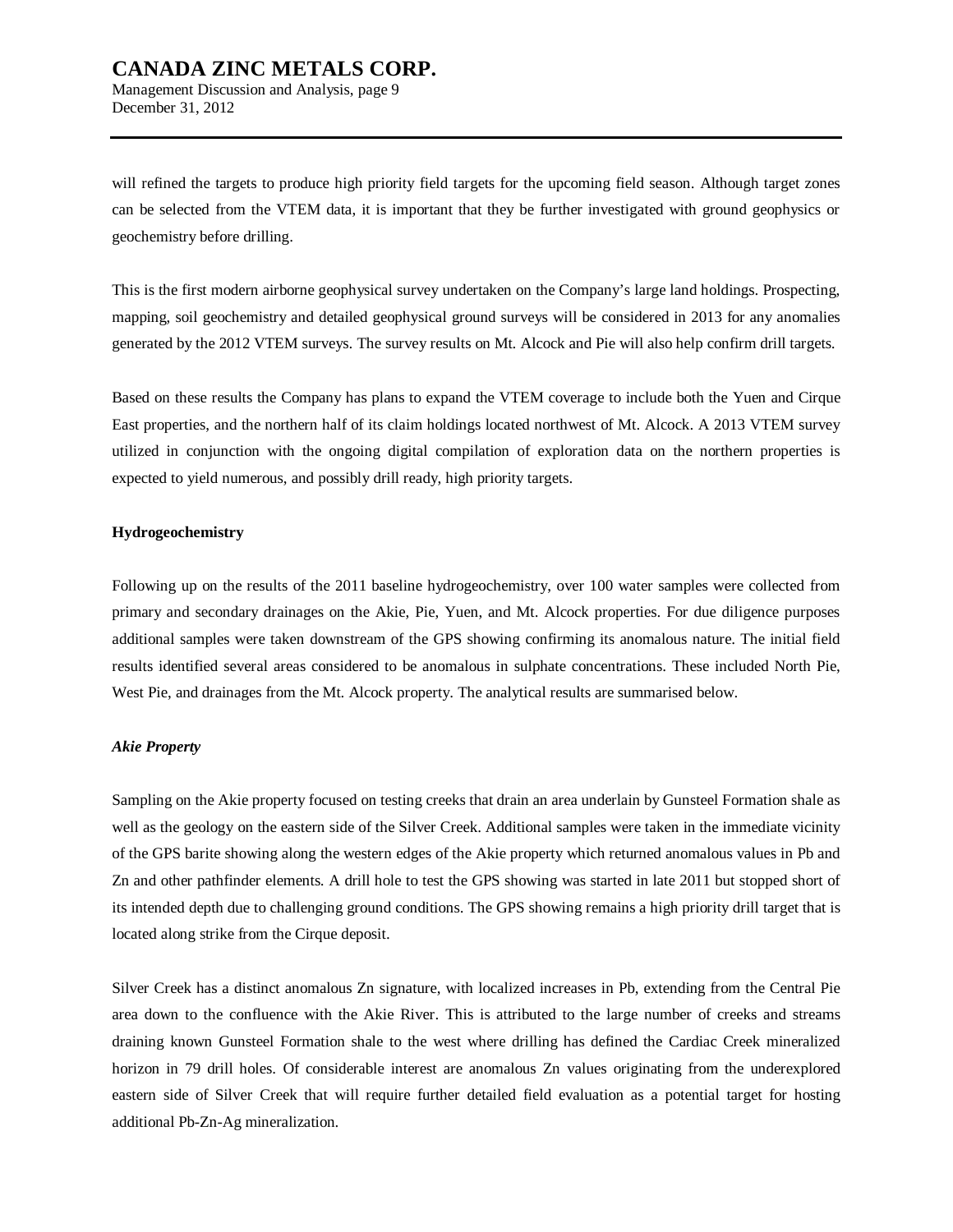Management Discussion and Analysis, page 10 December 31, 2012

The sampling downstream of the Cardiac Creek deposit has identified a number of key elements that can be used as a geochemical signature to guide future sampling programs on the company's properties.

#### *Pie Property*

Sampling on the Pie property focused on the primary, secondary and select tertiary creeks draining from the West Pie target area and the Central Pie panel of Gunsteel Formation shale. Historical drilling was centered on the Main Pie showing and on a trend towards the south eastern edge of the property. The northern end of the Central Pie area produced a distinct anomalous signature with extremely high concentration of sulphate and high conductivity readings. Additionally, this area is anomalous in Zn, Pb and other key elements. Of particular interest, barite float was found within the creeks and iron seeps were observed within tertiary creeks draining from the Gunsteel Formation shale nearby. Field measurements from follow up sampling in the area continued to record highly anomalous sulphate values and conductivity readings. This area remains untested by drilling and warrants follow up work including detailed mapping of the Gunsteel Formation shale and sampling of the iron seeps.

The West Pie target area returned moderate to anomalous values of sulphate and conductivity measurements and moderate to anomalous values of certain key pathfinder elements towards the center of the area within the interpreted Gunsteel Formation shales.

#### *Mt. Alcock Property*

Sampling on the Mt. Alcock property focused on primary and secondary creeks draining from the Main Zone showing where the historical drilling defined a body of Zn-Pb-Ag-Ba mineralization, and the eastern panel of Gunsteel Formation shale which is known to host several nodular barite showings and iron seeps. Sampling from the eastern panel of Gunsteel Formation shale returned anomalous values of Zn and moderate to elevated values of pathfinder elements. In an attempt to obtain background values for sulphate several samples were taken immediately to the east from creeks draining geology interpreted to be from the Road River Group of rocks that typically underlie the Gunsteel Formation shale. However these creeks unexpectedly returned anomalous concentrations in sulphate. Follow up sampling in these drainages continued to demonstrate anomalous sulphate and Zn values and will require follow up work to reassess the geology and determine the possible source(s) of this anomalism.

Limited historical drilling on the Main Zone showing in 1989 intersected 8.8 metres grading 9.3 % combined Zn–Pb and 1.2 opt Ag in drill hole 89-3. Drill hole 89-9 returned the widest intercept, with 10.5 metres grading 6.8 % combined Zn-Pb and 0.7 opt Ag. This area is a high priority target for follow-up in 2013.

Future sampling programs on the Akie, Pie and Mt. Alcock properties will focus on tertiary drainages in order to pinpoint the source of the sulphate and elemental anomalies, and the presence of possible Pb-Zn-Ag mineralization.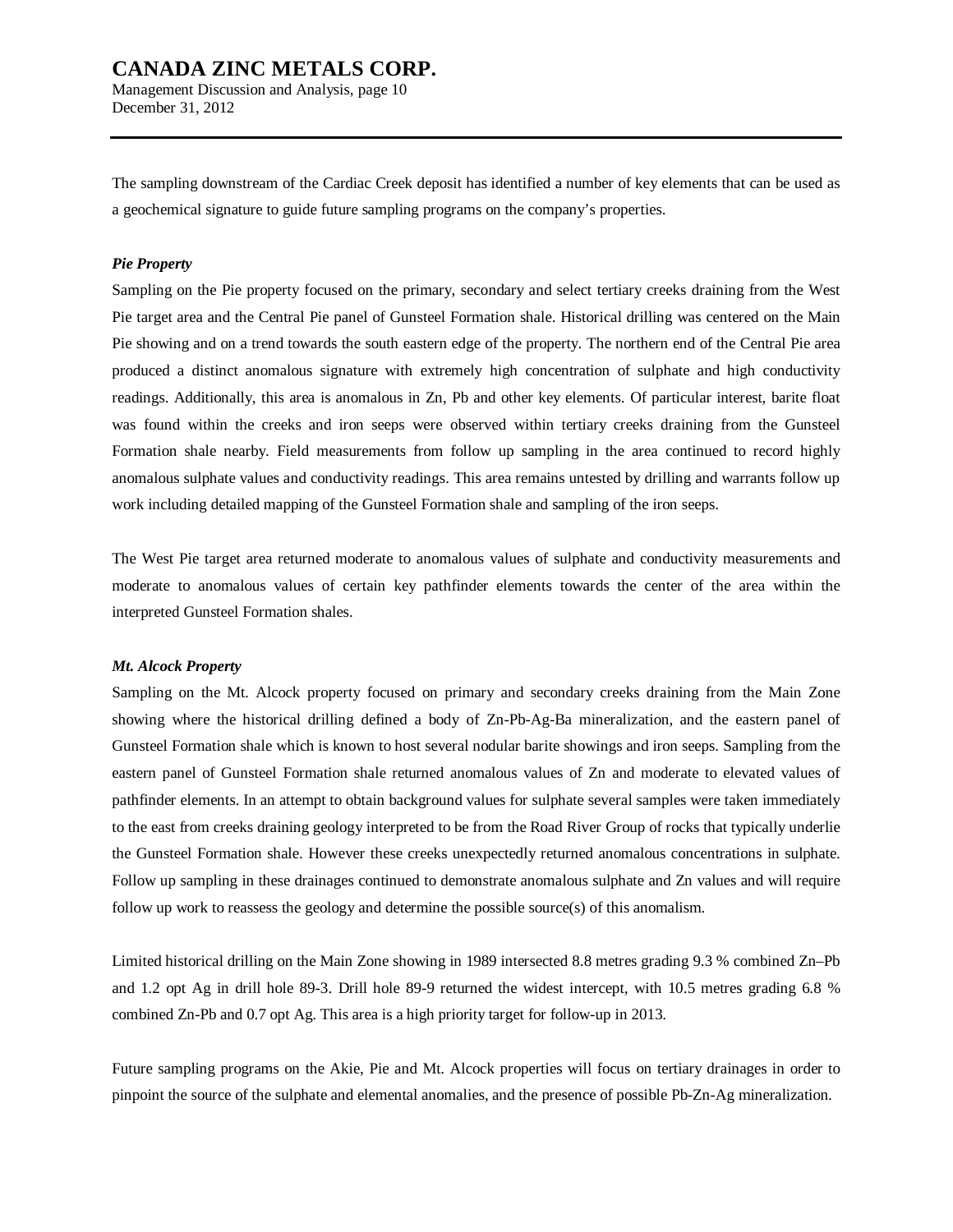Management Discussion and Analysis, page 11 December 31, 2012

|                                                                                                                                                             |              | <b>Akie Property</b>                                                 | Kechika<br><b>Regional</b>   |              | <b>Total</b>                                                            |
|-------------------------------------------------------------------------------------------------------------------------------------------------------------|--------------|----------------------------------------------------------------------|------------------------------|--------------|-------------------------------------------------------------------------|
| <b>Acquisition Costs:</b>                                                                                                                                   |              |                                                                      |                              |              |                                                                         |
| Balance, July 1, 2011<br>Additions                                                                                                                          | $\mathbb{S}$ | 24,175,329                                                           | \$<br>328,780<br>1,563       | $\mathbb{S}$ | 24,504,109<br>1,563                                                     |
| Balance, June 30, 2012<br>Additions                                                                                                                         |              | 24,175,329                                                           | 330,343<br>91                |              | 24,505,672<br>91                                                        |
| Balance, December 31, 2012                                                                                                                                  | \$           | 24, 175, 329                                                         | \$<br>330,434 \$             |              | 24,505,763                                                              |
| Deferred exploration costs:                                                                                                                                 |              |                                                                      |                              |              |                                                                         |
| Balance, July 1, 2011                                                                                                                                       | \$           | 30,652,160                                                           | \$<br>2,539,748              | \$           | 33,191,908                                                              |
| Surface drilling program:<br>Camp equipment, amortization<br>Camp operating<br><b>Drilling</b><br>Geology                                                   |              | 70,517<br>78,207<br>1,624,839<br>198,476                             | 59,217<br>169,309<br>281,013 |              | 70,517<br>137,424<br>1,794,148<br>479,489                               |
| Total surface drilling                                                                                                                                      |              | 1,972,039                                                            | 509,539                      |              | 2,481,578                                                               |
| Underground development:<br>Engineering<br>Trail construction<br>Total underground development                                                              |              | 187,777<br>1,705,263<br>1,893,040                                    |                              |              | 187,777<br>1,705,263<br>1,893,040                                       |
| Geotechnical program<br>Community consultations<br>Environmental studies<br>Project assessment<br>Metallurgical analysis                                    |              | 19,550<br>91,745<br>340,589<br>32,224<br>6,854                       |                              |              | 19,550<br>91,745<br>340,589<br>32,224<br>6,854                          |
| Less:<br><b>METC</b>                                                                                                                                        |              | (919,250)                                                            |                              |              | (919, 250)                                                              |
| Balance, June 30, 2012                                                                                                                                      |              | 34,088,951                                                           | 3,049,287                    |              | 37,138,238                                                              |
| Camp equipment, depreciation<br>Camp operating<br>Geology<br>Underground development<br>Community consultations<br>Environmental studies<br>Airborne survey |              | 27,859<br>81,100<br>96,040<br>22,565<br>200,000<br>130,709<br>72,529 | 142,135<br>53,780<br>170,321 |              | 27,859<br>223,235<br>149,820<br>22,565<br>200,000<br>130,709<br>242,850 |
| Balance, December 31, 2012                                                                                                                                  |              | 34,719,753                                                           | 3,415,523                    |              | 38, 135, 276                                                            |
| Total June 30, 2011                                                                                                                                         | \$           | 54,827,489                                                           | \$<br>3,404,442              | \$           | 57,696,017                                                              |
| Total June 30, 2012                                                                                                                                         | \$           | 58,264,280                                                           | \$<br>3,379,630              | \$           | 61,643,910                                                              |
| <b>Total December 31, 2012</b>                                                                                                                              | \$           | 58,895,082                                                           | \$<br>3,745,957 \$           |              | 62,641,039                                                              |

## **Summary of exploration expenditures incurred on various properties:**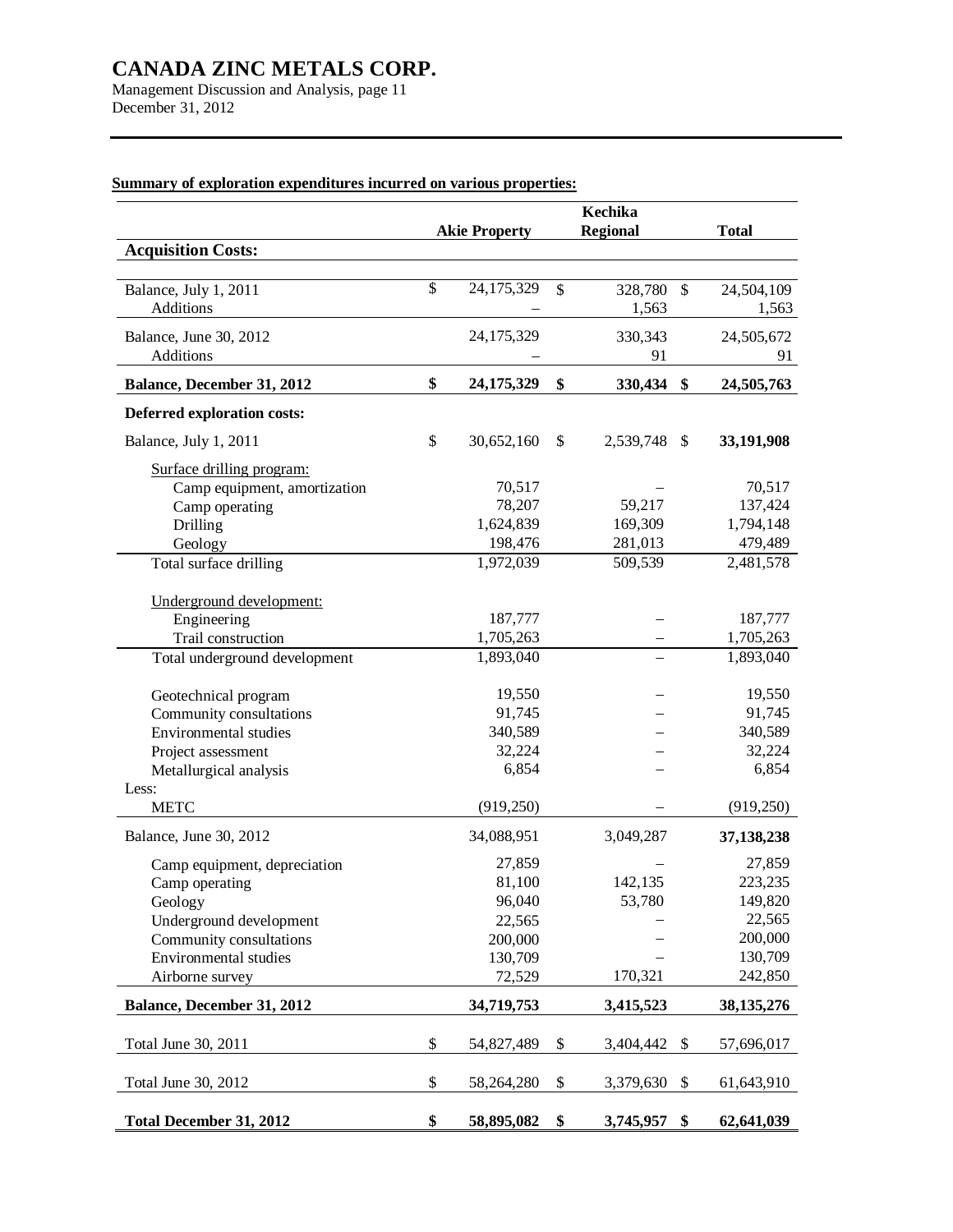Management Discussion and Analysis, page 12 December 31, 2012

#### **1.3 Selected Annual Information**

The following is a summary of certain financial information concerning the Company for each of the last three most recently completed financial years. Fiscal 2011 financial results have been restated to IFRS. Please refer to Note 19 in the audited consolidated financial statements for the year ended June 30, 2012.

|                               |                   |    | Years ended |                   |
|-------------------------------|-------------------|----|-------------|-------------------|
|                               | 2012              |    | 2011        | 2010              |
|                               | (IFRS)            |    | (IFRS)      | (IFRS)            |
| Interest and other income     | \$<br>241,234     | S  | 249,033     | \$<br>36,036      |
|                               |                   |    |             |                   |
| Net Loss                      | \$<br>(1,590,656) | S  | (3,064,185) | \$<br>(4,467,595) |
| Loss per share                | (S0.01)           |    | $(\$0.03)$  | $(\$0.05)$        |
| Total assets                  | \$<br>78,271,595  | \$ | 81,527,157  | \$<br>63,441,750  |
| Total long term liabilities   | \$<br>1,466,000   | \$ | 1,413,000   | \$<br>937,000     |
| Cash dividends declared per   |                   |    |             |                   |
| share for each class of share | \$<br>Nil         | \$ | Nil         | \$<br>Nil         |

#### **1.4 Results of Operations**

The following is a discussion of the financial condition, changes in financial condition and results of operations of the Company for the six months ended December 31, 2012 and 2011. The financial results for the prior periods have been restated to IFRS. Please refer to Note 16 in the condensed consolidated interim financial statements for the period ended December 31, 2012.

During the six months ended December 31, 2012, the Company reported a loss before comprehensive loss of \$777,082 or \$0.00 per share compared to a loss before comprehensive loss of \$778,025 or \$0.00 per share in fiscal 2011, a decrease in loss of \$943.

The table below details certain non-cash transactions that for the purposes of this discussion have been excluded from the reported net loss to produce an adjusted net loss that forms a better basis for comparing and assessing the Company's period-over-period operating results and requirements.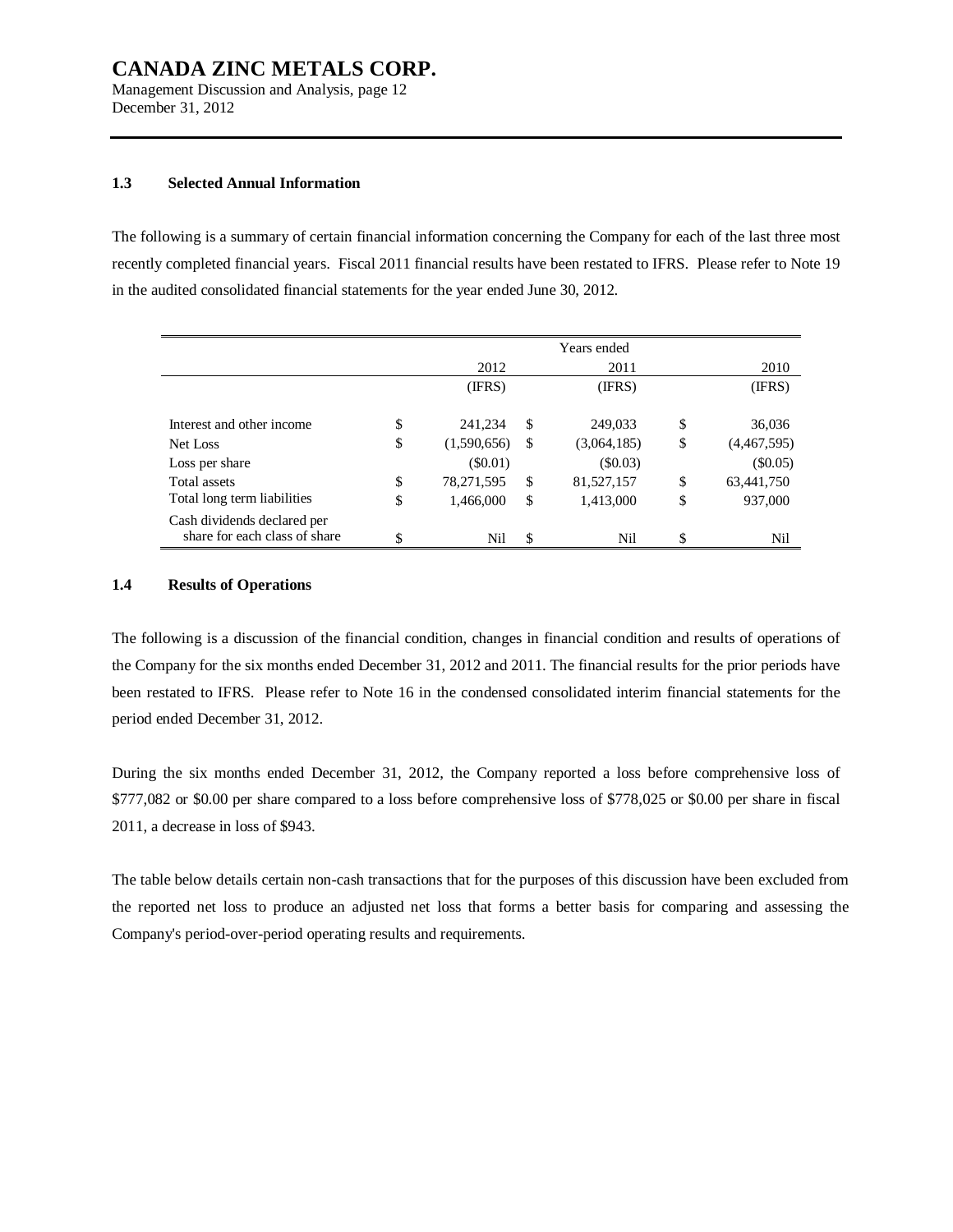Management Discussion and Analysis, page 13 December 31, 2012

|                                                       | Six months ended December 31, |            |    |            |  |
|-------------------------------------------------------|-------------------------------|------------|----|------------|--|
|                                                       |                               | 2012       |    | 2011       |  |
|                                                       |                               | (IFRS)     |    | (IFRS)     |  |
| Net comprehensive loss for the period                 | \$                            | (951, 312) | \$ | (484,093)  |  |
| Adjustment for change in FMV of marketable securities |                               | 174,230    |    | (293, 932) |  |
| Net loss before comprehensive loss                    |                               | (777,082)  |    | (778, 025) |  |
| Deferred income tax recovery                          |                               |            |    | (127, 305) |  |
| Net loss before income taxes                          |                               | (777,082)  |    | (905, 330) |  |
| Depreciation                                          |                               | 2,666      |    | 2,070      |  |
| Share-based compensation expense                      |                               | 29,349     |    | 108,923    |  |
| Loss (gain) on sale of marketable securities          |                               | (1,945)    |    | 86,507     |  |
| Adjusted net loss for the MD&A discussions (1)        | \$                            | (747, 012) | \$ | (707, 830) |  |

(1) Adjusted net loss for the period is not a term recognized under IFRS.

#### Interest income

Total interest income for the six months ended December 31, 2012 was \$94,699 compared to \$140,084 in the same period last year. The decrease in interest income was attributable to lower balances of the short-term investments.

#### General and administration expenses

Total general and administration expenses decreased by \$85,181 due to decreases in bank charges of \$1,361, consulting fees of \$16,500, investor relations fees of \$47,478, professional fees of \$16,882, stock-based compensation expense of \$79,574 and transfer agent fees of \$88, offset by increases in depreciation expense of \$596, bonuses of \$60,500, office and miscellaneous expenses of \$4,403, travel and promotion expenses of \$5,447 and wages and benefits of \$5,756.

During the six months ended December 31, 2012, the Company paid bonuses totaling \$63,000 (2011 - \$2,500) to companies controlled by directors and officers of the Company.

The increase in travel and promotion expenses was due to higher travel expenses incurred by directors and officers in connection with exploration activities and for presentations arranged for various investors.

The decrease in consulting fees was due to decreased business development consulting and financial advisory services during the period.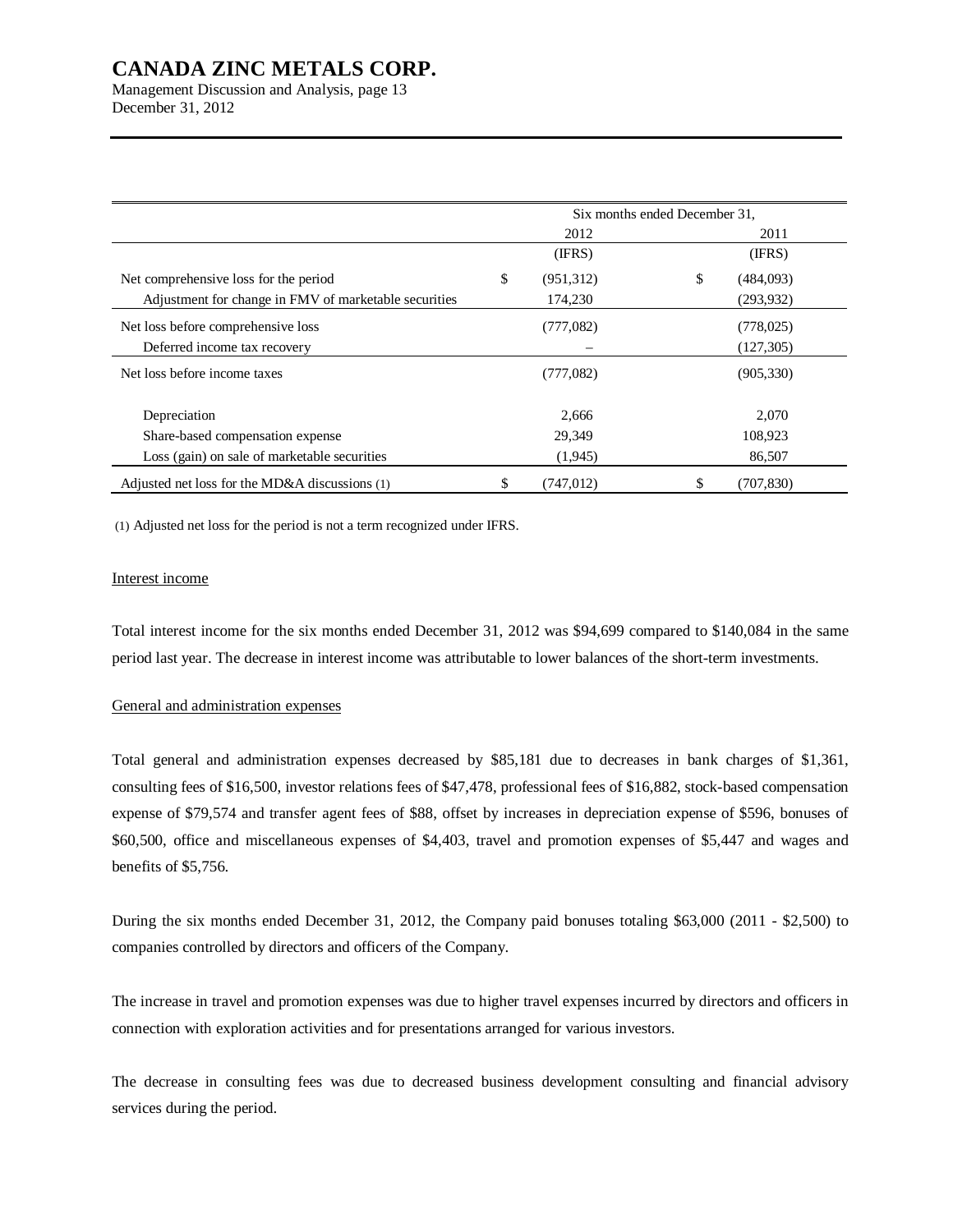### **CANADA ZINC METALS CORP.**  Management Discussion and Analysis, page 14

December 31, 2012

The decrease in investor relations fees was due to decreased investor relation activities in Europe.

The decrease in professional fees primarily resulted from a decrease in accounting fees of \$13,820 as compared to the same period last year when the Company incurred additional costs related to transition to IFRS.

The Company recognizes compensation expense for all stock options granted, using the fair value based method of accounting and any cash paid on the exercise of stock options is added to the stated value of common shares. During the six months ended December 31, 2012, the Company recorded stock-based compensation expense of \$29,349 (2011 - \$108,923) on the vested portion of stock options granted to directors, officers and consultants of the Company. The recorded share-based compensation expense was significantly lower as there were less options vested and no new stock options granted during the period.

#### **1.5 Summary of Quarterly Results**

The following is a summary of certain consolidated financial information concerning the Company for each of the last eight reported quarters:

| Quarter ended      | Interest Income |    | Net Earnings<br>(Loss) before<br>comprehensive loss | Earnings (Loss) per<br>share |        |  |
|--------------------|-----------------|----|-----------------------------------------------------|------------------------------|--------|--|
| December 31, 2012  | \$<br>46,710    | \$ | (412,584)                                           | \$                           | (0.00) |  |
| September 30, 2012 | 47,989          |    | (364, 498)                                          |                              | (0.00) |  |
| June 30, 2012      | 54,178          |    | (531,016)                                           |                              | (0.01) |  |
| March 31, 2012     | 46,972          |    | (281,615)                                           |                              | (0.00) |  |
| December 31, 2011  | 72,030          |    | (502, 784)                                          |                              | (0.00) |  |
| September 30, 2011 | 68,054          |    | (275, 241)                                          |                              | (0.00) |  |
| June 30, 2011      | 75,801          |    | (1,413,896)                                         |                              | (0.01) |  |
| March 31, 2011     | 66,892          |    | (834, 619)                                          |                              | (0.01) |  |

The financial results for the prior periods have been restated to IFRS.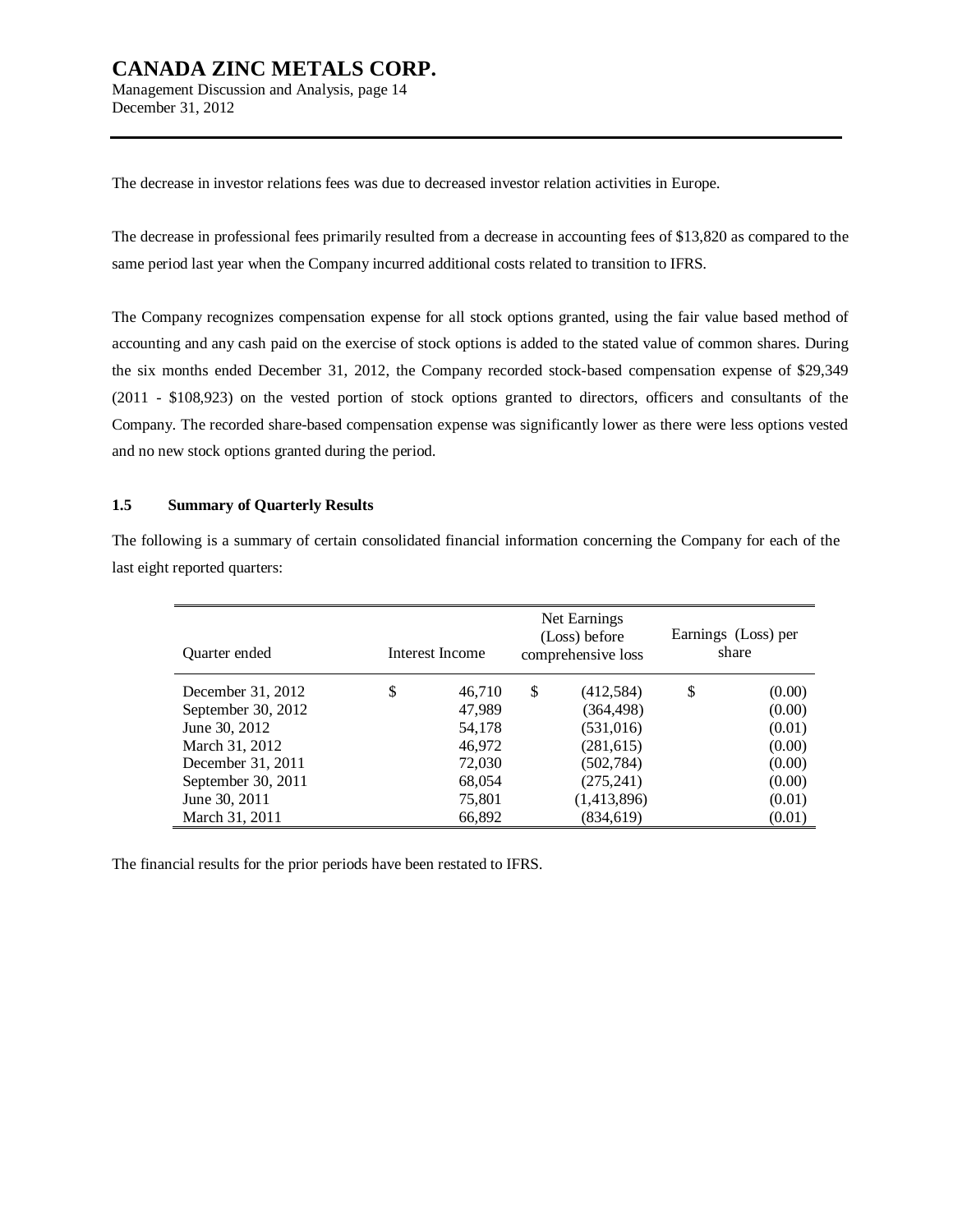The significant changes in loss for the quarter ended:

- a) June 30, 2012 was due to a loss on non-recoverable exploration advances of \$93,072, deferred income tax expense of \$53,000, travel expenses of \$113,763 and professional fees of \$57,306 that primarily consisted of accrued audit fees for fiscal 2012;
- b) June 30, 2011 was due to stock-based compensation expense of \$95,280, business development consulting fees of \$188,544, investor relations fees of \$149,433 and bonuses of \$74,613; and
- c) March 31, 2011 was due to stock-based compensation expense of \$152,272 recorded on the 150,000 stock options granted to a consultant of the Company during the period and the vested portion of other stock options granted during the prior periods, business development consulting fees of \$136,729 and bonuses of \$360,000.

#### **1.6/1.7 Liquidity and Capital Resources**

The Company reported working capital of \$16,210,514 at December 31, 2012 compared to working capital of \$15,607,005 at June 30, 2012, representing an increase in working capital of \$603,509. The increase in working capital was a result of the flow-through financing of \$3,000,000 completed by the Company in November of 2012 offset by exploration and evaluation and general administrative expenditures.

Net cash increased by \$500,990 from \$13,905,702 at June 30, 2012 to \$14,406,692.

During the six months ended December 31, 2012, the Company utilized its cash and cash equivalents as follows:

- (a ) \$754,252 was used in operating activities, consisting primarily of general and administrative expenditures and change in non-cash items;
- (b ) \$978,660 was used for deferred exploration of resource properties, \$139,528 was used for acquisition of equipment and camp upgrades including renovation of bridges leading to and allowing access to the Akie Property;
- (c ) \$362,203 was used for the purchase of marketable securities and \$104,028 was generated on the sale of marketable securities;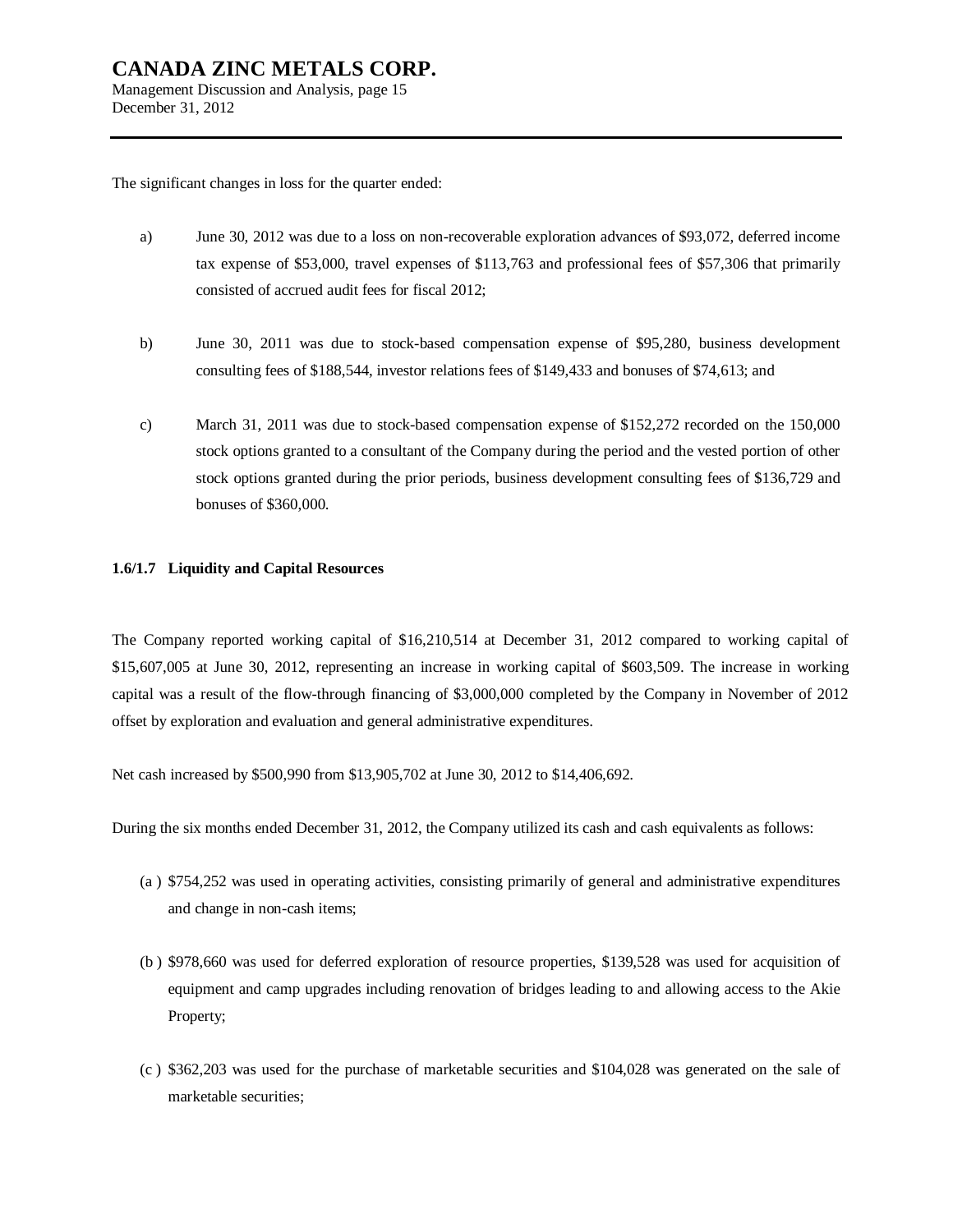- (d ) \$269,537 was used for the purchase of 730,500 common shares of the Company at a weighted average price of \$0.37 per share under the Normal Course Issuer Bid ("NCIB"), which commenced on July 31, 2009 and was subsequently extended in August 2010, 2011 and 2012;
- (e ) \$2,901,500 was received from the flow-through private placement net of the finder fee of \$120,000 and regulatory filing fees of \$16,350; and
- (f ) \$37,500 was received from exercise of 150,000 share options at a price of \$0.25.

The Company is engaging in a NCIB because it believes that the market price of its common shares at times does not properly reflect the underlying value of the Company. The purpose of the bid is to reduce dilution of the Company's shares and to enhance the potential future value of the common shares which remain outstanding, thus increasing long term shareholder value. Purchases connected with this bid will be conducted through Canaccord Genuity Corp.'s offices in Vancouver. The Company will pay the market price of the common shares at the time of acquisition and will not purchase more than 2% of the total issued and outstanding common shares within any 30 day period.

Current assets excluding cash as at December 31, 2012 include receivables of \$192,767, which consisted of HST recoverable of \$120,947 and interest receivable on short-term investments of \$71,820, METC recoverable accrued for fiscal 2012 of \$556,085, prepaid expenses of \$35,622 and marketable securities with a fair market value of \$1,339,840. Current assets excluding cash as at June 30, 2012 include receivables of \$123,368, which consisted of HST recoverable of \$79,955 and interest receivable on short-term investments of \$43,413, METC recoverable accrued for fiscal 2012 of \$556,085, prepaid expenses of \$9,800 and marketable securities with a fair market value of \$1,253,950.

Current liabilities as at December 31, 2012 consisted of trade payables and accrued liabilities of \$217,967 and amounts due to related parties of \$102,524. Current liabilities as at June 30, 2012 consisted of trade payables and accrued liabilities of \$235,085 and amounts due to related parties of \$6,815.

The other sources of funds potentially available to the Company are through the exercise of outstanding stock options and share purchase warrants. See Item 1.15 – Other Requirements – Summary of Outstanding Share Data. There can be no assurance, whatsoever, that any or all of these outstanding exercisable securities will be exercised.

The Company has and may continue to have capital requirements in excess of its currently available resources. In the event the Company's plans change, its assumptions change or prove inaccurate, or its capital resources in addition to projected cash flow, if any, prove to be insufficient to fund its future operations, the Company may be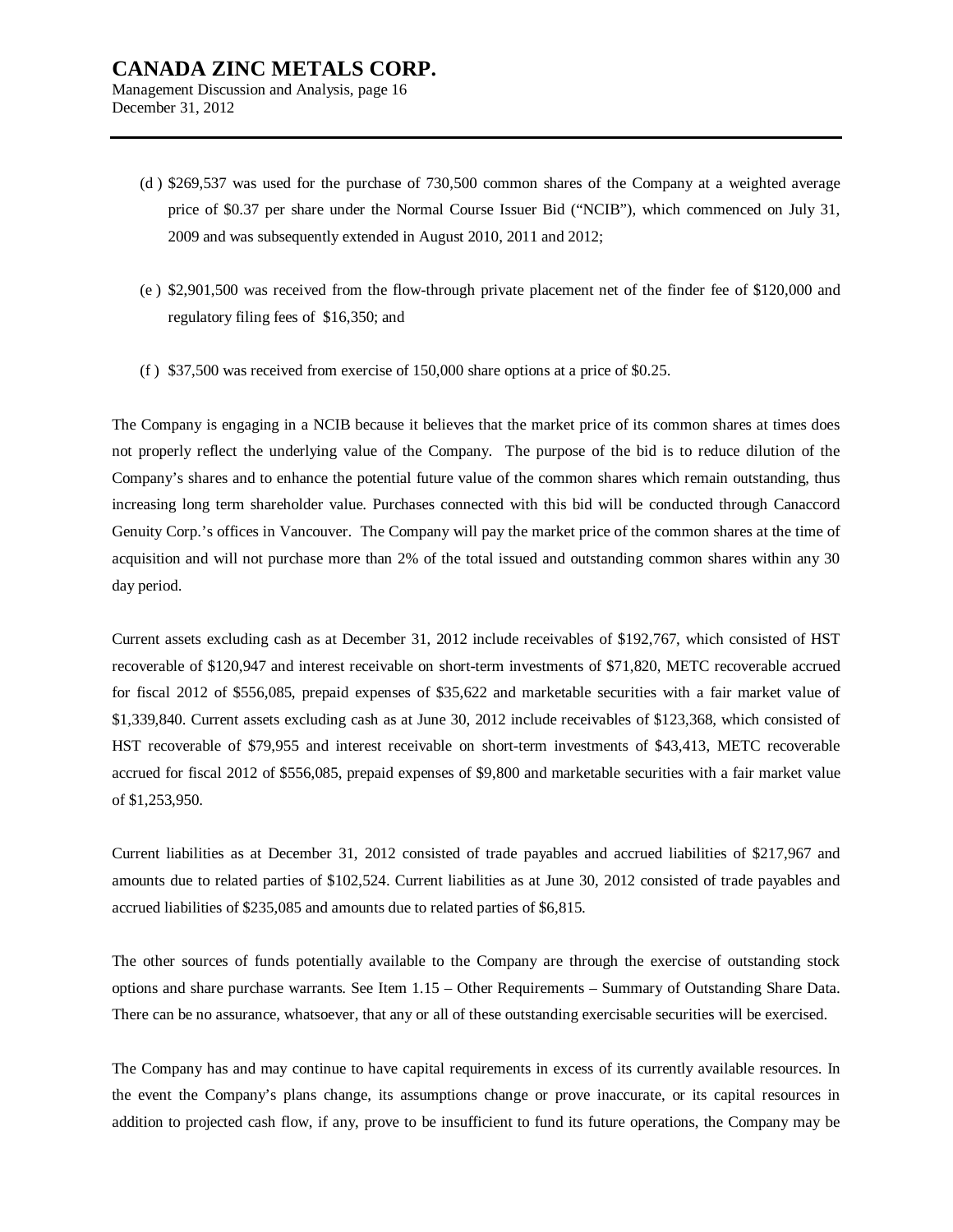Management Discussion and Analysis, page 17 December 31, 2012

required to seek additional financing. Although the Company has been successful in raising the above funds, there can be no assurance that the Company will have sufficient financing to meet its future capital requirements or that additional financing will be available on terms acceptable to the Company in the future.

The Company's overall success will be affected by its current or future business activities. The Company is currently in the process of acquiring and exploring its interests in resource properties and has not yet determined whether these properties contain mineral deposits that are economically recoverable. The continued operations of the Company and the recoverability of expenditures incurred in these resource properties are dependent upon the existence of economically recoverable reserves, securing and maintaining title and beneficial interest in the properties, obtaining necessary financing to explore and develop the properties, and upon future profitable production or proceeds from disposition of the resource properties.

The Company is exposed in varying degrees to a variety of financial instrument related risks.

#### *Credit Risk*

Credit risk is the risk that one party to a financial instrument will fail to discharge an obligation and cause the other party to incur a financial loss. The Company's primary exposure to credit risk is on its bank deposits of \$206,692 and GICs classified as cash equivalents of \$14,200,000. GICs earn an average annual interest rate of approximately 1.45% and are redeemable at any point of time.

As all bank accounts and GICs are held with a major bank in Canada, there is a concentration of credit risk with one bank in Canada. This risk is managed by using a major bank that is a high credit quality financial institution as determined by rating agencies.

The Company's secondary exposure to credit risk is on its receivables. This risk is minimal as receivables consist primarily of refundable government sales taxes, mining exploration tax credits and interest accrued on the GIC investments.

#### *Liquidity Risk*

Liquidity risk arises through the excess of financial obligations over available financial assets due at any point in time. The Company's objective in managing liquidity risk is to maintain sufficient readily available reserves in order to meet its liquidity requirements at any point in time. The Company achieves this by maintaining sufficient cash and cash equivalents. As at December 31, 2012, the Company was holding the total of \$14,406,692 in cash and cash equivalents to settle its current cash liabilities of \$320,491. Management believes that it has sufficient funds to meet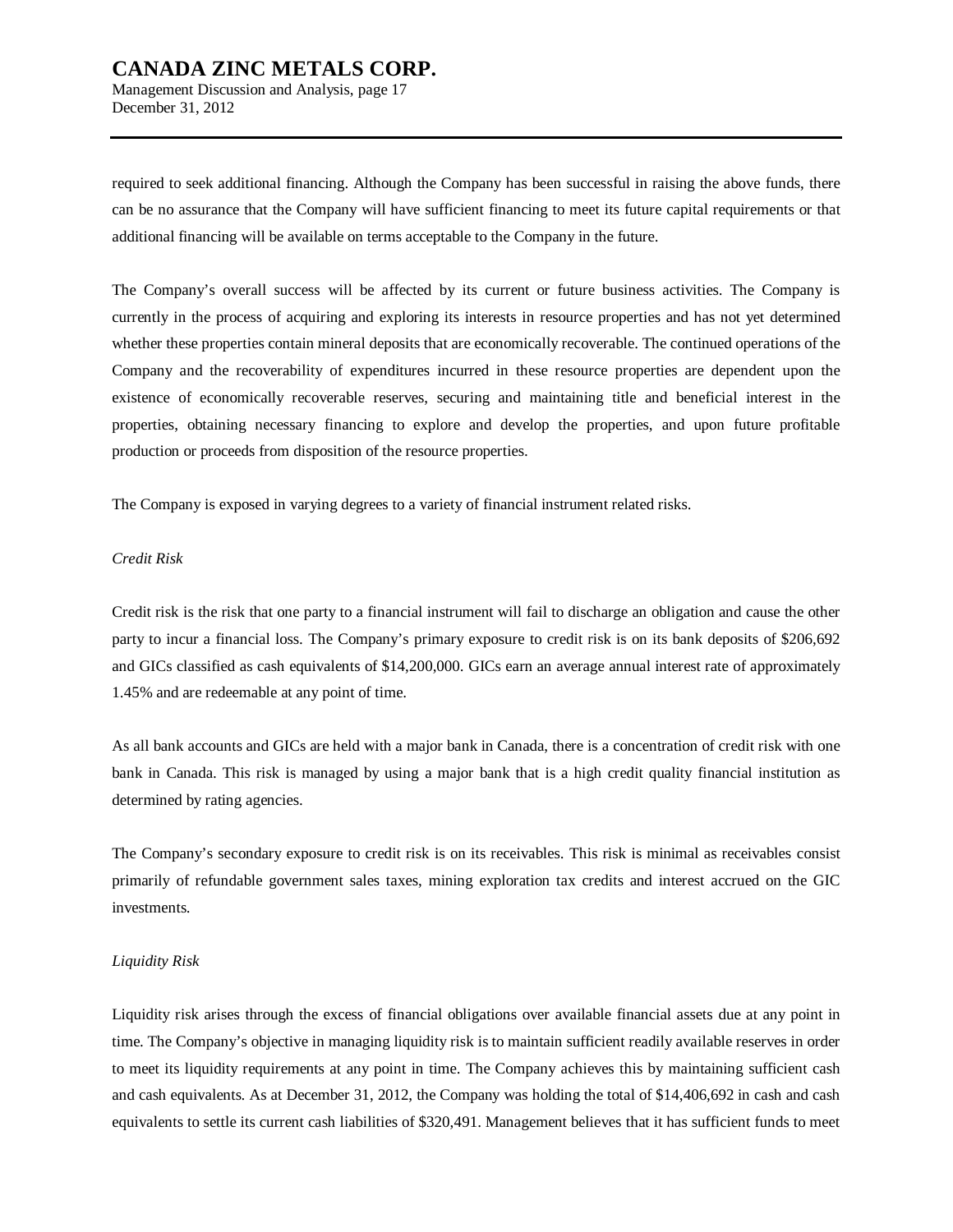its current obligations as they become due and to fund its exploration projects and administrative costs.

#### *Currency Risk*

December 31, 2012

The Company operates in Canada and is therefore not exposed to significant foreign exchange risk arising from transactions denominated in a foreign currency.

#### *Interest Rate Risk*

The Company is exposed to interest rate risk as its bank accounts earn interest income at variable rates. The Company mainly invests in fixed interest rate short-term investments that are considered to be low risk.

#### *Price risk*

The Company is exposed to price risk with respect to commodity and equity prices. Equity price risk is defined as the potential adverse impact on the Company's earnings due to movements in individual equity prices or general movements in the level of the stock market. Commodity price risk is defined as the potential adverse impact on earnings and economic value due to commodity price movements and volatilities. The Company closely monitors certain commodity prices, individual equity movements, and the stock market to determine the appropriate course of action to be taken by the Company.

The Company also maintains investments in certain marketable securities. There can be no assurance that the Company can exit these positions if required, resulting in proceeds approximating the carrying value of these securities.

#### **1.8 Off-Balance Sheet Arrangements**

The Company does not utilize off-balance sheet arrangements.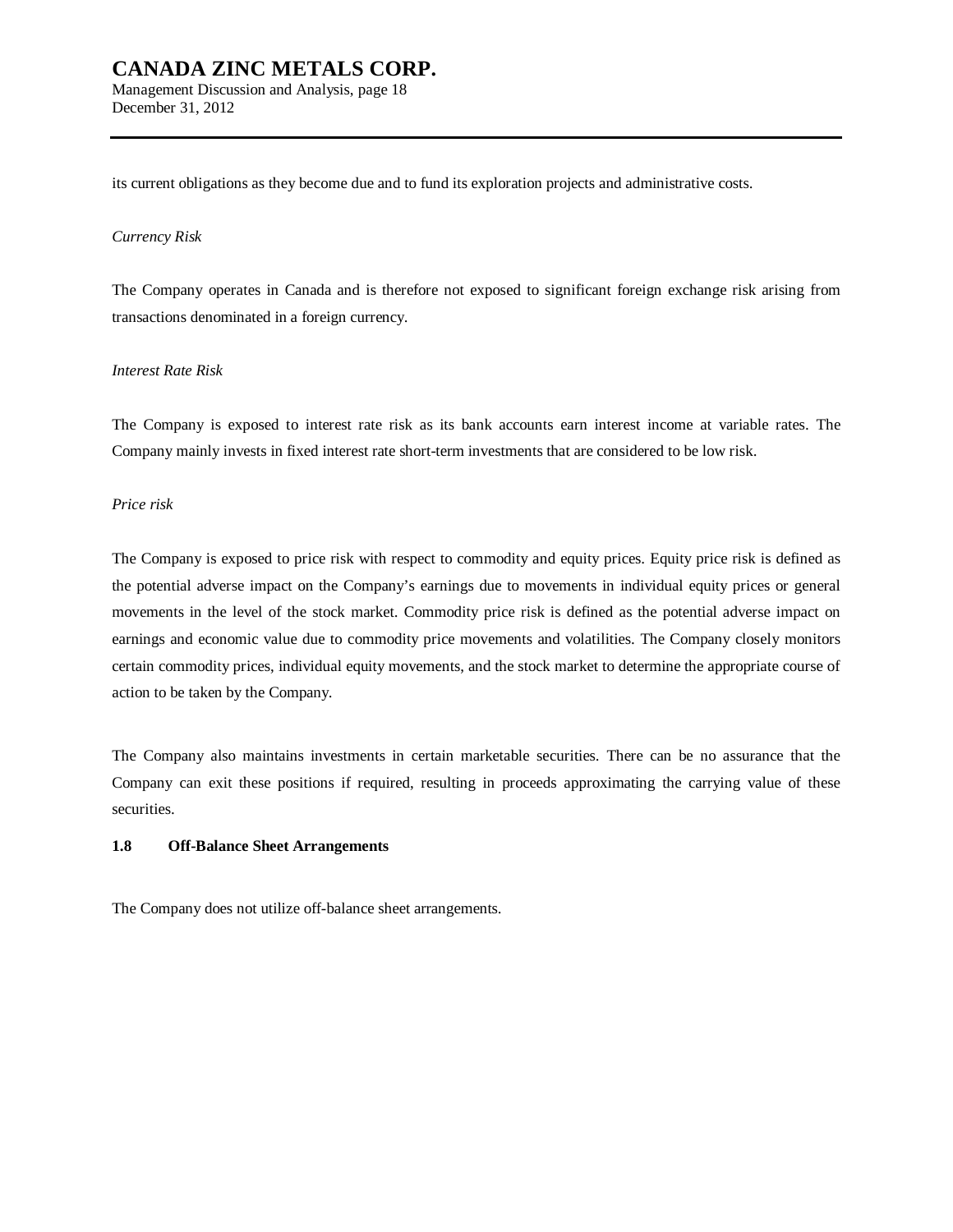Management Discussion and Analysis, page 19 December 31, 2012

#### **1.9 Transactions with Related Parties**

The remuneration of directors and executive officers during the six months ended December 31, 2012 and 2011 were as follows:

| Six months ended December 31.                       | 2012         | 2011          |
|-----------------------------------------------------|--------------|---------------|
| <b>Bonuses</b>                                      | \$<br>63,000 | \$<br>2,500   |
| Consulting fees (ii)                                | 7,500        | 7,500         |
| Directors fees (iv)                                 | 25,000       | 25,000        |
| Exploration and evaluation expenditures (geological |              |               |
| consulting) $(v)$                                   | 70,008       | 68,340        |
| Management and administration (i)                   | 177,000      | 177,000       |
| Share-based payments (vi)                           | 29,349       | 84,889        |
| Total                                               | 371.857      | \$<br>365,229 |

(i) On May 1, 2007, the Company entered into a management and administrative agreement with Varshney Capital Corp. ("VCC"), a company with two common directors, whereby the Company agreed to pay management and administrative fees of \$12,500 and \$5,000 per month, respectively. Effective July 1, 2011, the agreement was amended to increase the monthly management fee to \$24,500.

During the six months ended December 31, 2012, the Company paid  $$147,000 (2011 - $147,000)$  for management fees and \$30,000 (2011 – \$30,000) for administrative fees to VCC.

- (ii) The Company paid \$7,500 (2011 \$7,500) for consulting fees to a company controlled by a director;
- (iii) The Company paid \$25,000 (2011 \$25,000) in directors fees to five directors of the Company;
- (iv) The Company paid or accrued exploration and evaluation costs of \$70,008 (2011 \$68,340) to a company owned by an officer of the Company.
- (v) Share-based payments are the fair value of options that have been granted to directors and executive officers.

As at December 31, 2012, \$102,524 (June 30, 2012 - \$6,815; July 1, 2011 - \$Nil) was due to directors and officers of the Company and companies related to them for consulting fees, bonuses and reimbursement of business expenses. The amounts were paid subsequent to December 31, 2012.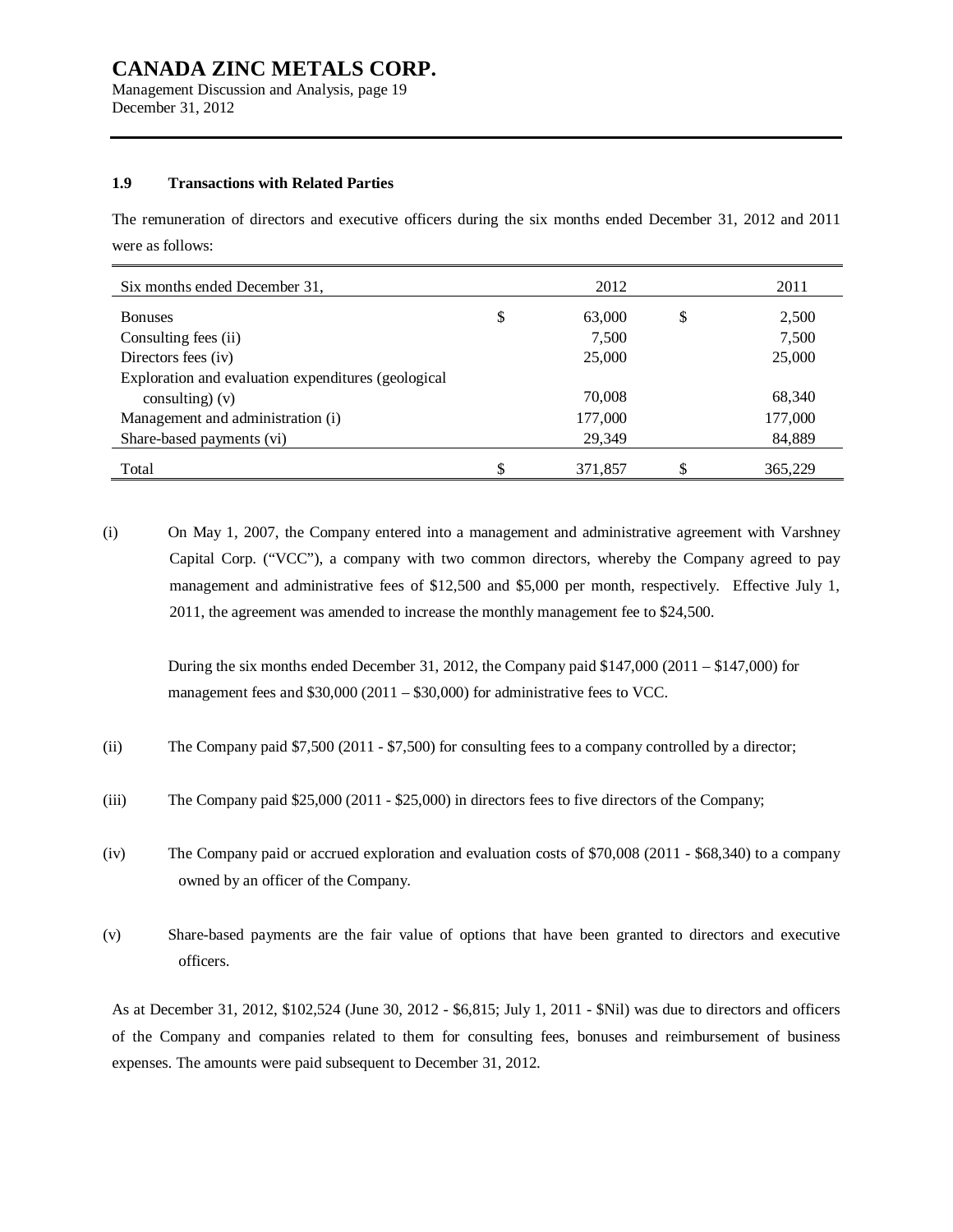Management Discussion and Analysis, page 20 December 31, 2012

#### **1.10 Fourth Quarter and Subsequent Events**

During the fourth quarter ended June 30, 2012, the Company:

- (a ) received the METC refund of \$363,165 for its fiscal 2011 application;
- (b ) filed the following technical reports :
	- NI 43-101 compliant technical report entitled " Technical Report: Akie Zinc-Lead-Silver Project British Columbia, Canada", prepared by Robert C. Sim P.Geol. (BC), dated April 27, 2012;
	- NI 43-101 compliant technical report entitled "NI 43-101 Technical Report on the Pie Property", prepared by Tanya Strate, P.Geol., dated May 4, 2012; and
	- NI 43-101 compliant technical report entitled "NI 43-101 Technical Report on the Mt Alcock Property" prepared by Tanya Strate, P.Geol., dated May 31, 2012.

Subsequent to the period ended December 31, 2012, the Company repurchased 83,000 of its common shares for a total consideration of \$25,530 at a weighted average price of \$0.31 per share under the NCIB.

#### **1.11 Proposed Transactions**

None.

#### **1.12 Critical Accounting Estimates**

Not applicable to Venture Issuers.

#### **1.13 Changes in Accounting Policies including Initial Adoption**

The financial information presented in this MD&A has been prepared in accordance with International Financial Reporting Standards. Our significant accounting policies are set out in Note 2 of the audited consolidated financial statements of the Company, as at and for the year ended June 30, 2012.

The standards and interpretations within IFRS are subject to change and accordingly, the new accounting policies that are relevant to the Company will be finalized when the annual IFRS financial statements are prepared for the year ending June 30, 2013. For further discussion of new standards and interpretations, please refer to Note 2 of the condensed consolidated interim financials statements for the six months ended December 31, 2012 and 2011.